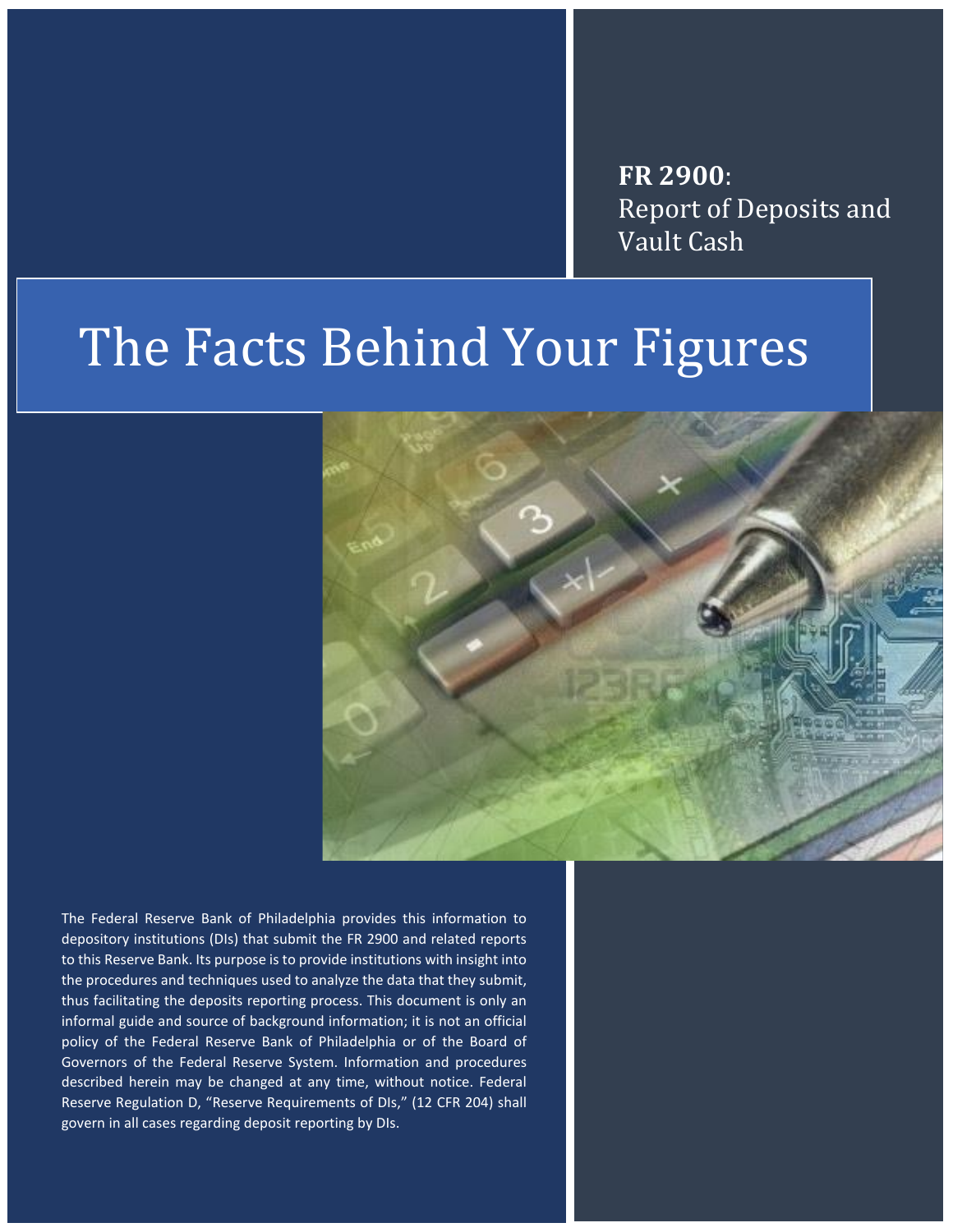## **Table of Contents**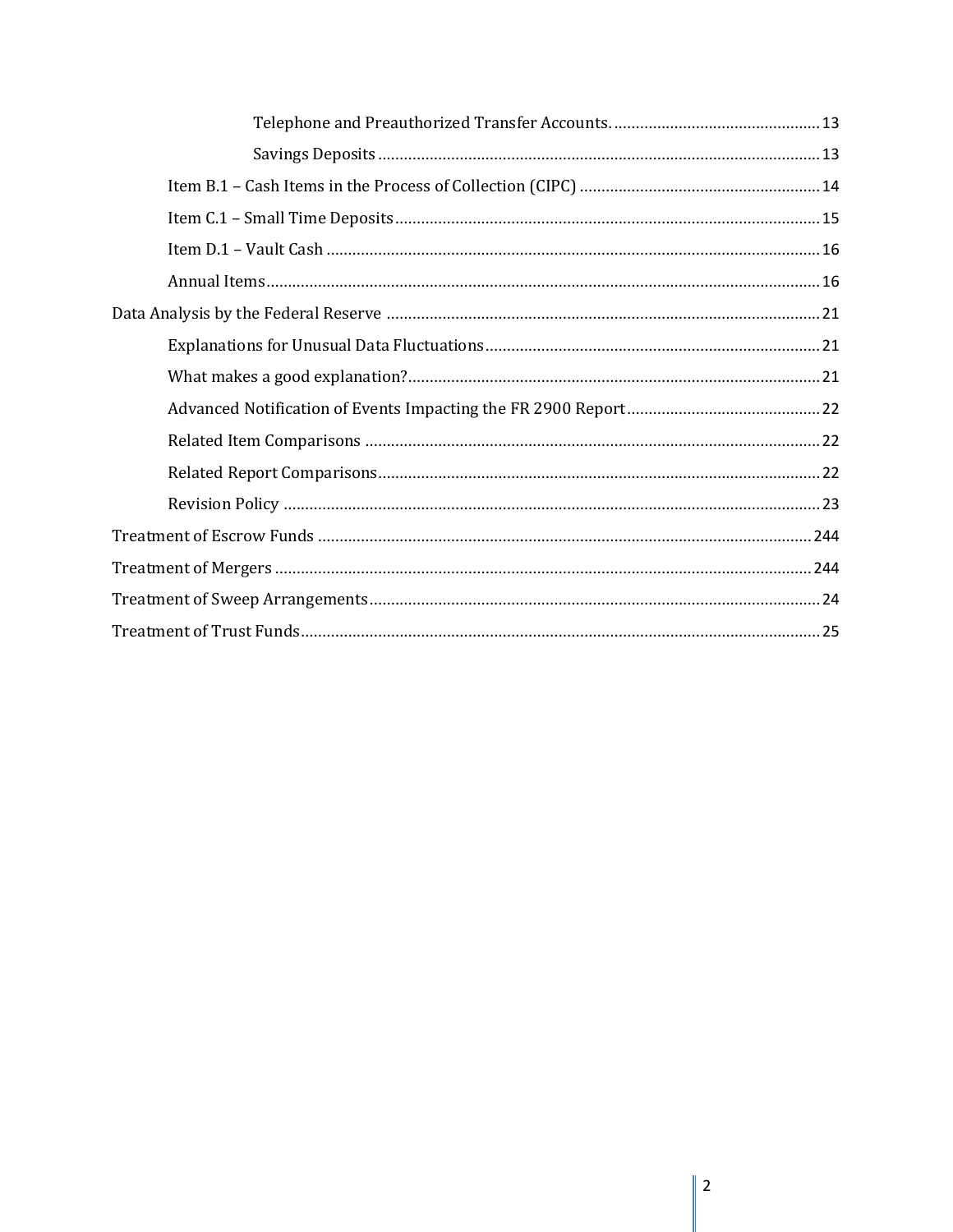## **Introduction to the FR 2900 Report**

<span id="page-3-0"></span>This booklet was compiled by Reserve Bank analysts of the Deposits Unit at the Federal Reserve Bank of Philadelphia. It is intended to provide our district's depository institutions (DIs) with a broad overview of reporting concepts for the "Report of Deposits and Vault Cash" (FR2900). The data analysis section of the booklet is meant to provide your institution with an understanding of the internal Federal Reserve review process and what information is expected of your institution. For broader interpretation issues, we advise you to reference Regulation D, consult the Report Instructions, or seek assistance from your contact at the Reserve Bank.

### <span id="page-3-1"></span>*FR 2900 Background*

The Federal Reserve has collected data on deposits, currency, and reserves since 1929. Several variations of reports have been collected throughout the years. In 1980, in conjunction with the "Depository Institutions Deregulation and Monetary Control Act", a new consolidated report titled the "Report of Transaction Accounts, Other Deposits and Vault Cash" (FR 2900) was established. DIs are required by law to file the FR 2900 report. Regulation D, which is directly applicable to the FR 2900, defines deposits, specifies reserves that must be maintained, and establishes reserve requirement computation methods. Section 19 of the Federal Reserve Act requires DIs to maintain reserves against its transaction accounts, nonpersonal time deposits, and Eurocurrency liabilities. Based on the deposit levels that DIs report each reporting period, the Federal Reserve calculates the level of reserves that must be maintained. In March 2020, the Board of Governors of the Federal Reserve System adopted a final rule amending Regulation D to lower reserve requirement ratios on transaction accounts maintained at DIs to 0%. This action eliminated reserve requirements for all DIs and ended the need for the regulatory distinction between reservable "transaction accounts" and nonreservable "savings deposits". In April 2020, the Board ended the six-per-month transfer limit on savings deposits in Regulation D. In January 2021, The Report of Deposits and Vault Cash (FR 2900) was revised in order to reduce reporter burden by refocusing the items collected on the weekly collection of the FR 2900 to those that support the construction and analysis of the monetary aggregates. The revised FR 2900 report forms and instructions are effective for the report as-of-date April 12, 2021. For additional information on the recent changes to Regulation D and the report form, please consult the following resources:

[Federal Register: Announcement of Board Approval to Extend the Report of Deposits](https://www.federalregister.gov/documents/2020/12/22/2020-28218/agency-information-collection-activities-announcement-of-board-approval-under-delegated-authority)

[Federal Reserve Board -](https://www.federalreserve.gov/monetarypolicy/reservereq.htm) Reserve Requirements

[Federal Register: Regulation D: Reserve Requirements of DIs](https://www.federalregister.gov/documents/2021/02/10/2020-28756/regulation-d-reserve-requirements-of-depository-institutions)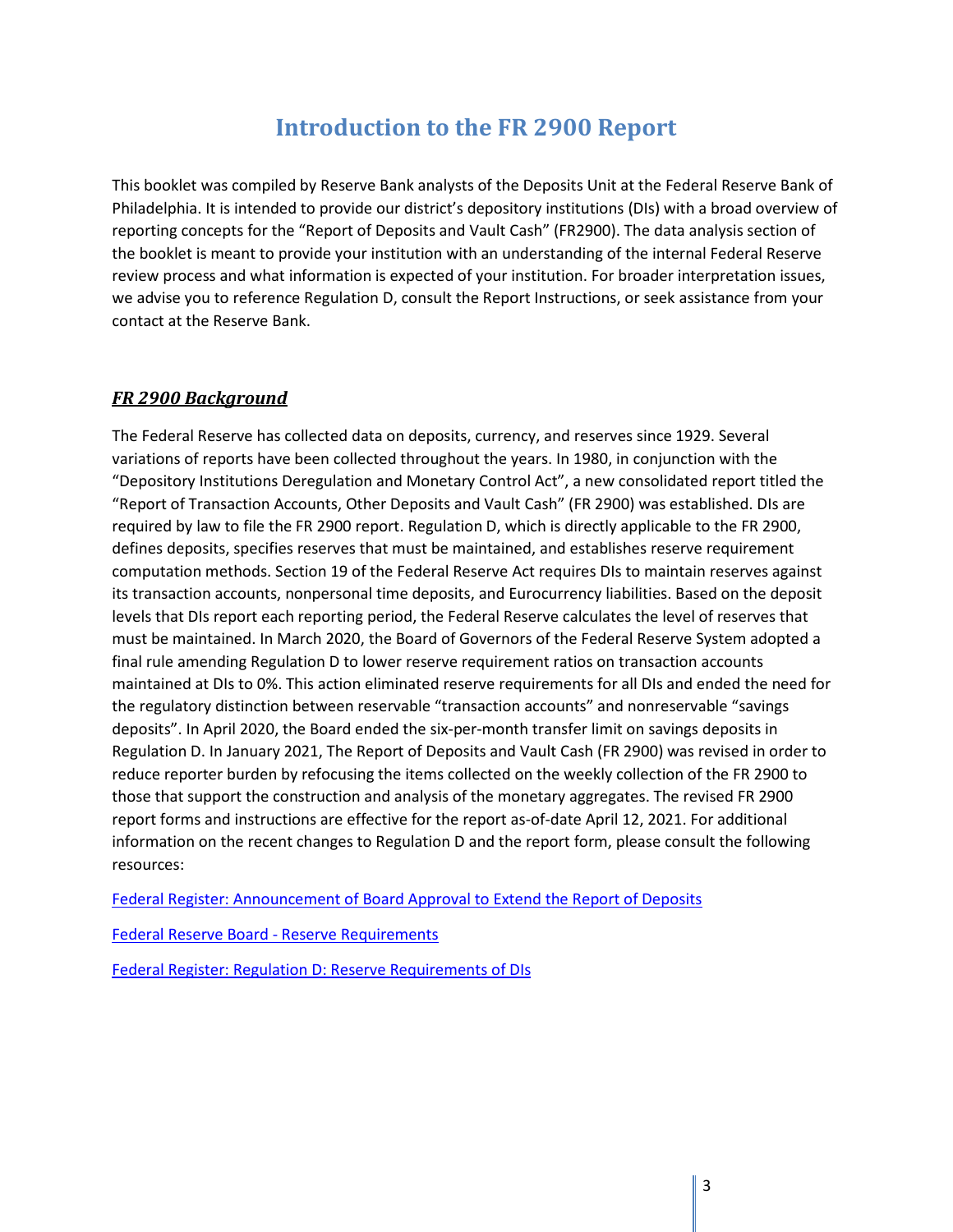### <span id="page-4-0"></span>*Purpose of the FR 2900 Report*

### <span id="page-4-1"></span>*Monetary Aggregates*

Data from the FR 2900 Report are used by the Federal Reserve System in monetary policy decisions and in the construction of the monetary aggregates. These figures are published in the H.6 "Money Stock Measures" statistical release. More information on this statistical release can be found at the following URL: [H.6: Money Stock Measures Statistical Release](https://www.federalreserve.gov/feeds/h6.html) 

### <span id="page-4-2"></span>*Regulation D*

*Reserve Requirements for DIs* (Reg D) is the Federal Reserve regulation that defines deposits and requires the collection of the FR 2900 report by the Federal Reserve. For the purposes of the FR 2900 report, there are two broad categories of liabilities: deposits and primary obligations.

### <span id="page-4-3"></span>*Deposits*

Deposits are funds received or held by the reporting institution for which credit has been given or is obligated to be given.

#### Include*:*

- Transaction accounts (demand deposit, telephone or preauthorized transfer, NOW account, ATS account, savings deposit account), time deposit accounts and interest to be credited to these accounts
- Funds received or held by departments other than the Trust Department. (*Note: Trust funds that are available for general lending and investing purposes may be reportable on the FR 2900*)
- All outstanding certified, cashier's, teller's and officer's checks, and any instrument drawn by the institution
- Traveler's checks and money orders sold by the institution
- Letters of credit
- Checks or drafts drawn by, or on behalf of, any non-U.S. branches of the institution
- Deposits at non-U.S. branches which are payable to a U.S. office
- Collection of third-party obligations when the depositor's account has been charged and settlement of the check has not been made
- Credit balances
- Funds received by an affiliate in the form of a transaction account, savings deposit, or time deposit

### DO NOT Include:

- Trust Funds segregated from an institution's general assets and not available for general investment or lending purposes
- Obligations representing conditional, contingent, or endorser's liabilities
- Obligations issued for the purpose of raising funds to purchase business assets
- Accounts payable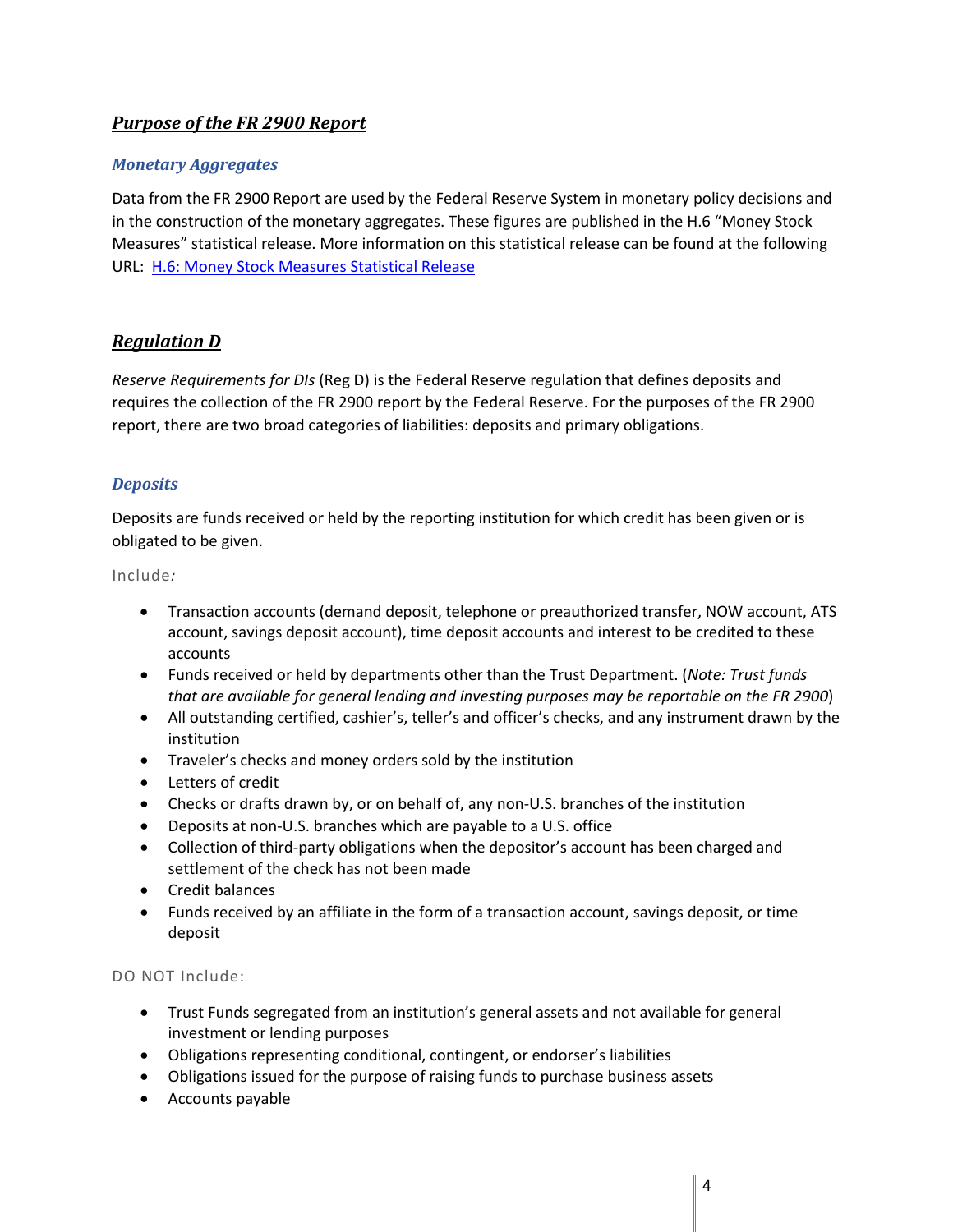- Hypothecated deposits
- Dividends declared for the period between date of declaration and date paid
- Balances held at the Federal Reserve Bank (FRB) or Federal Home Loan Bank (FHLB)

### <span id="page-5-0"></span>*Primary Obligations*

Primary obligations are liabilities typically in the form of a borrowing that is issued or undertaken by a DI or its affiliate as a means of obtaining its funds.

Not all primary obligations are reportable on the FR 2900. Generally, a primary obligation is reportable on the FR 2900 if:

- 1. The counterparty is a *non-exempt entity*, and
- 2. The proceeds are used to supply or maintain the availability of funds.
- A *non-exempt entity* is any one of the following:
	- Individuals, partnerships, and corporations, wherever located
	- Security dealers wherever located, when the borrowing (a) has a maturity longer than one day, (b) is not in immediately available funds, and (c) is not in connection with the clearance of securities
	- State and local governments in the U.S. and their political subdivisions
	- A DI's parent holding company if the holding company is not a bank
	- A DI's parent holding company's nonbanking subsidiaries
	- A DI's nonbanking subsidiaries
	- International institutions

There are some special conditions regarding the FR 2900 reportability of primary obligations such as:

- 1. Mortgage-backed bonds issued and sold are reportable only if the originating reporting institution is obligated to incur more than the first 10 percent of any loss associated with that pool of mortgages
- 2. Due bills issued to any customer are reportable on the  $4<sup>th</sup>$  business day after the date of issuance if not collateralized within three business days
- 3. Any obligation that is transferable and can be transferred or sold without the knowledge of the reporting institution is reportable on the FR 2900 regardless if the obligation was issued to a non-exempt or exempt entity

Include (when the counterparty is non-exempt):

- Purchases of "Fed Funds", either overnight or for a specified term
- Repurchase agreements *not* collateralized by the U.S. government or federal agency securities
- Promissory notes/commercial paper, acknowledgements of advance, and similar obligations
- Proceeds from outstanding sales of short-term loans made under long-term lending commitments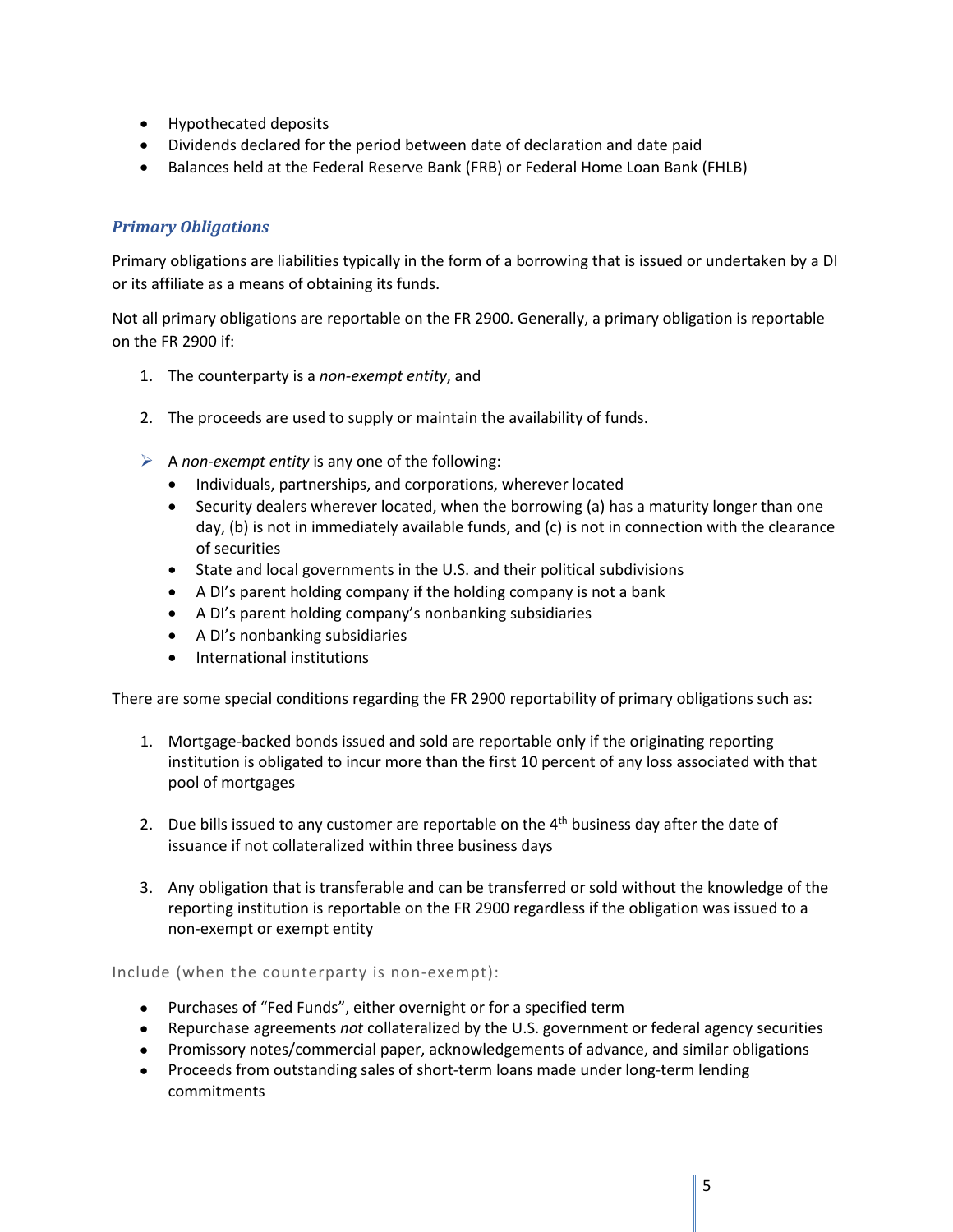- the borrowing of cash equivalents that qualify as deposits for Regulation D purposes (for example, precious metals)
- Liabilities of the institution's non-depository affiliate on promissory notes, acknowledgements of advance, due bill and similar obligations

DO NOT Include:

- Borrowings from non-U.S. branches of other DIs and from certain designated non-U.S. entities
- Primary obligations issued to exempt entities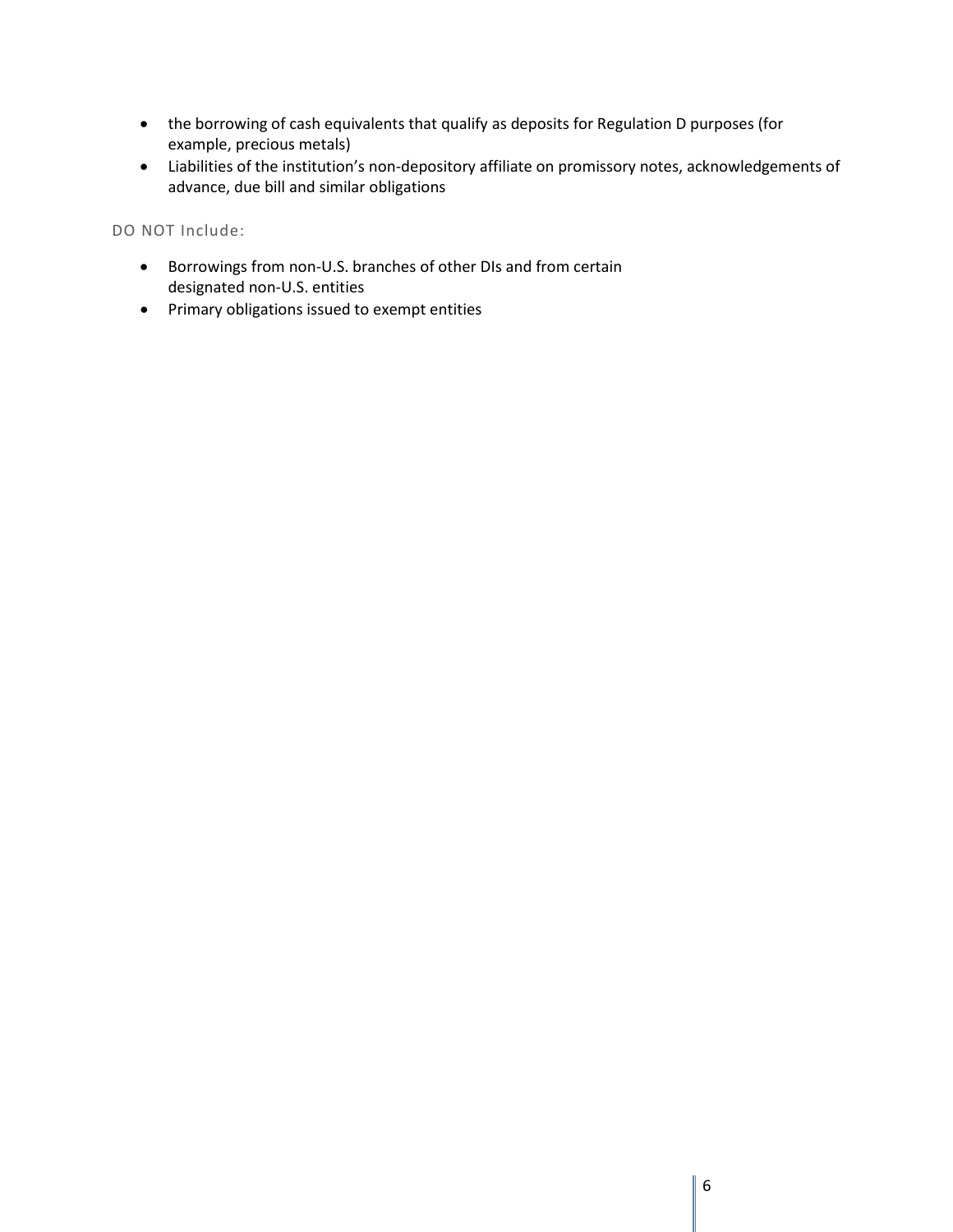## **Report Instructions**

### <span id="page-7-1"></span><span id="page-7-0"></span>*Institutions Required to Report*

The FR 2900 report is required from:

- 1. All banking Edge Act and agreement corporations and their U.S. branches, regardless of size
- 2. All other DIs with gross liquid deposits and small-time deposits greater than or equal to the deposit reporting limit of \$[1](#page-7-4) billion as determined each July<sup>1</sup>

#### <span id="page-7-2"></span>*Frequency of Report*

Reporting institutions are required to report on a weekly basis. Additionally, for one week of the year, institutions are required report two additional items for the as-of date that includes June 30th.

### <span id="page-7-3"></span>*Deadline for Report Submission*

The FR 2900 Report is due to this Reserve Bank by 5:00 P.M. on the Wednesday following the Monday as-of date. Your institution will be contacted shortly after this time if the report is not received. In the event of a Wednesday holiday, your report is due by 5:00 P.M. on Thursday.

We ask you to notify your Reserve Bank analyst by telephone or email if you anticipate any delay in the FR 2900 submission due to extenuating circumstances such as a system conversion.

To avoid processing delays, we strongly suggest that your institution adequately train two staff members to act as FR2900 preparers. Both individuals should have access to submit the report electronically. This prevents processing delays should one of the two staff members be absent. Their duties should encompass both compiling the report as well as addressing related questions. We also require that you notify your Reserve Bank analyst by phone or email if there will be contact changes due to holidays or any other events that may affect processing.

Periodically, times of report submission are reviewed to identify chronically late institutions. Further action will be taken for any such institution to ensure promptness.

<span id="page-7-4"></span> $1$  Annually in July, the Board will evaluate a year's worth of data (from the second quarter of the previous year to the first quarter of the current year) on total liquid deposits and small time deposits against the \$1 billion reporting threshold for each institution that files the FR 2900 or a quarterly condition report. Institutions will be alerted of the outcome and panel changes will occur in September of that year.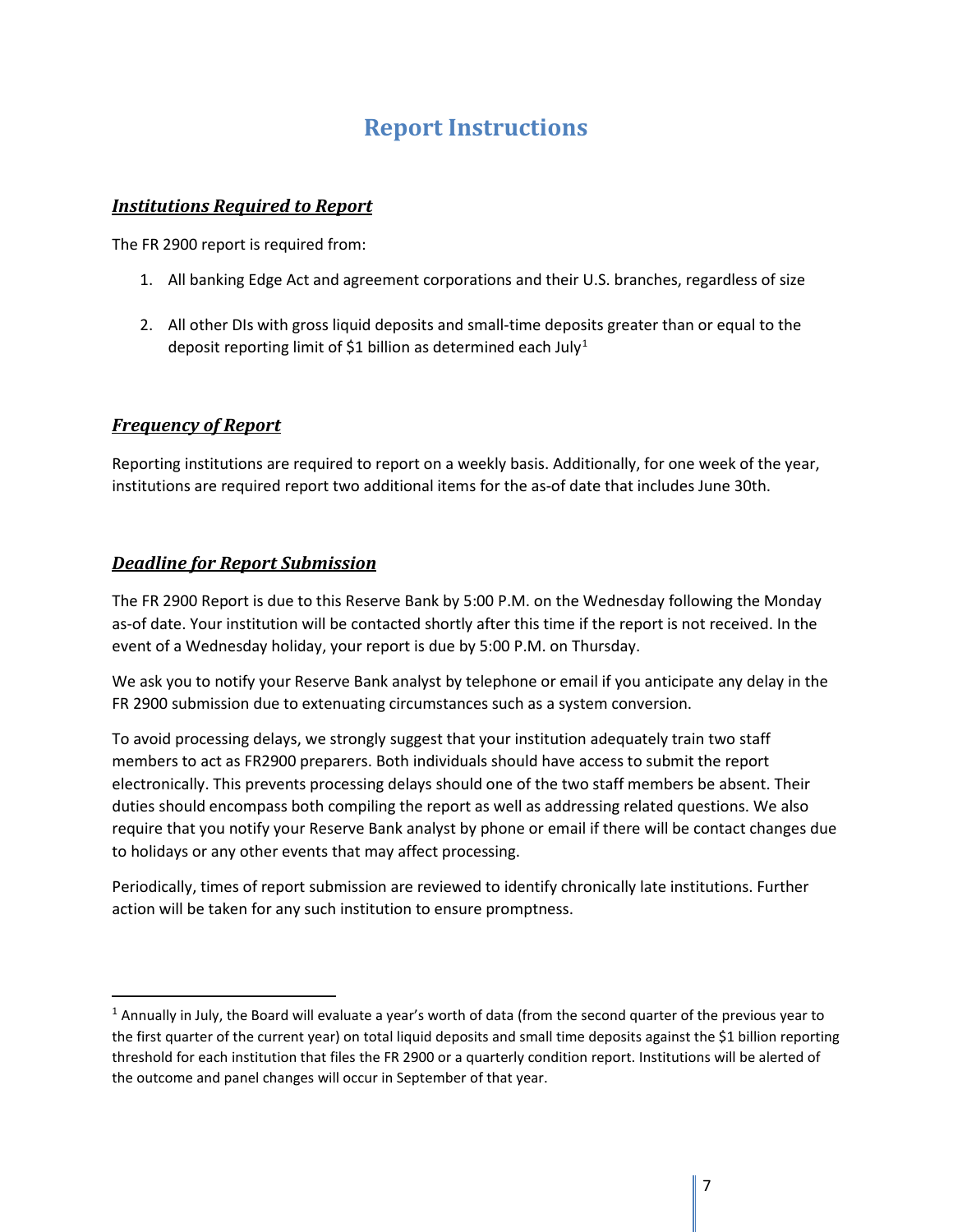### <span id="page-8-0"></span>*How to Submit*

Your institution **must** submit the FR 2900 data electronically via the Reporting Central website. Please visit [Reporting Central Index](https://www.frbservices.org/central-bank/reporting-central/index.html) or contact your Reserve Bank analyst for information on or assistance with electronic submission of your institution's data.

If your institution's data is prepared or submitted by a private vendor, your institution is responsible for the timeliness and accuracy of data to the same extent as if you had prepared and submitted the data yourself.

### <span id="page-8-1"></span>*Retention Policy*

We recommend retaining the data reported on the FR 2900 or the underlying data to compile the FR 2900 for a minimum of 5 years. This is for revision purposes. We are awaiting further guidance from the Board of Governors, and we will update you as information becomes available to us.

### <span id="page-8-2"></span>*Fed Contacts*

For contact information, we encourage you to bookmark the following Federal Reserve Bank website for you to visit as needed: [Financial and Regulatory Reporting Contacts \(philadelphiafed.org\).](https://www.philadelphiafed.org/banking/financial-and-regulatory-reporting-contacts)

### <span id="page-8-3"></span>*Links to Official Report Instructions*

Additional information regarding the FR 2900 report is publicly accessible through the following website: [The Fed: Report Forms \(federalreserve.gov\).](https://www.federalreserve.gov/apps/reportforms/default.aspx)

Using the link listed above, you can then navigate to the FR 2900 report instructions applicable for the following types of institutions:

[FR 2900 Branches & Agencies](https://www.federalreserve.gov/apps/reportforms/reportdetail.aspx?sOoYJ+5BzDb7FT6dI002n1VAFYAblVgE)

- [FR 2900 Commercial Banks](https://www.federalreserve.gov/apps/reportforms/reportdetail.aspx?sOoYJ+5BzDblI7g2+r203S0gg6NcUIj6)
- [FR 2900 Credit Unions](https://www.federalreserve.gov/apps/reportforms/reportdetail.aspx?sOoYJ+5BzDblI7g2+r203ZgzSIfTO4Op)
- [FR 2900 Savings & Loans](https://www.federalreserve.gov/apps/reportforms/reportdetail.aspx?sOoYJ+5BzDbcpimlu2puzjLO8T0krbsm)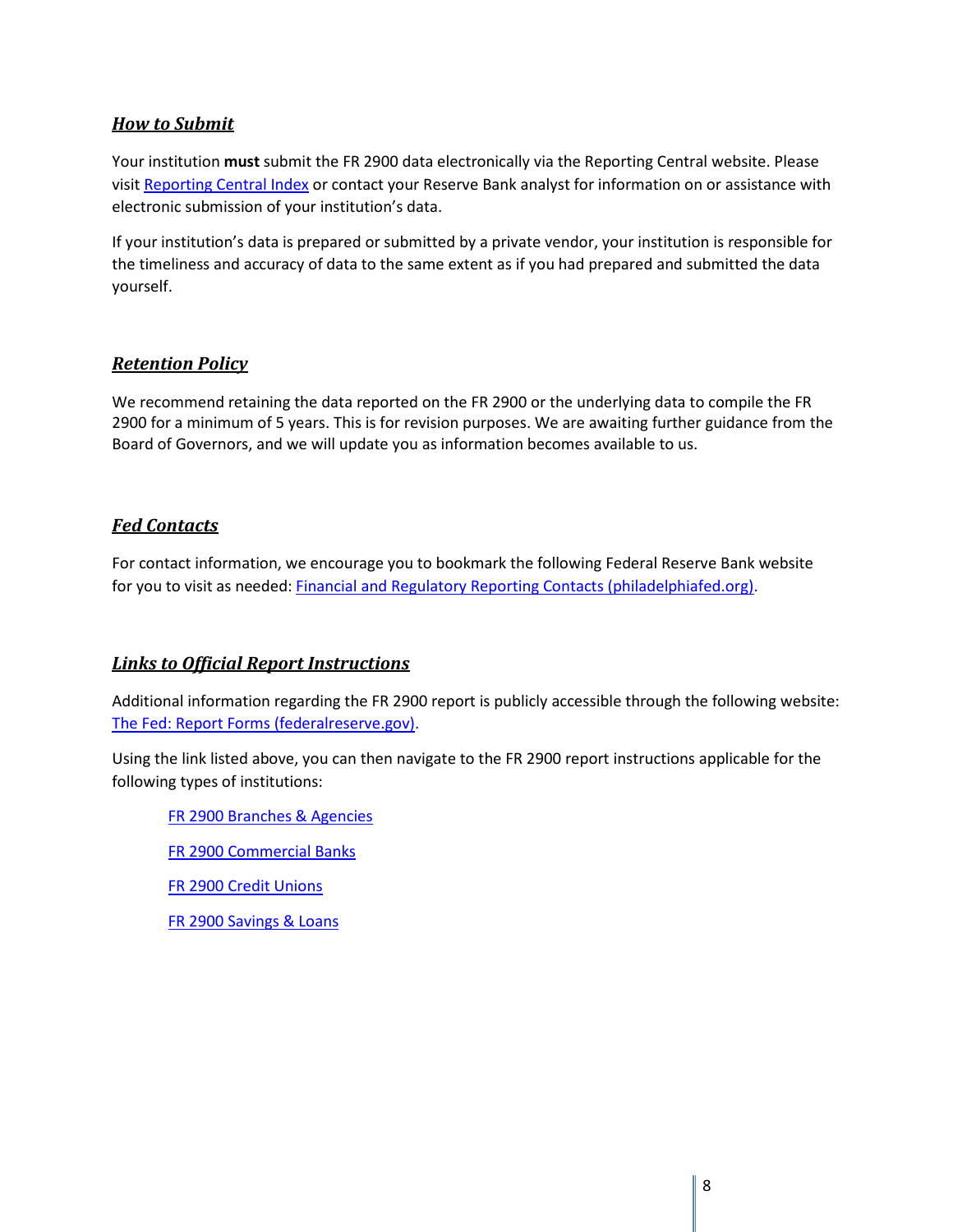## **Report Preparation**

<span id="page-9-0"></span>This section provides basic concepts to aid in preparation of the FR 2900 Report and is intended only to supplement the detailed Report Instructions. The Report Instructions may be accessed through the Board of Governor's website referenced above.

### <span id="page-9-1"></span>*General Concepts*

#### <span id="page-9-2"></span>*Close of Business (COB)*

The amount reported for each day on the FR 2900 report should reflect the amount outstanding on the general ledger (G/L) at the "close of business" for that day. Both credit and debit entries must be posted by the COB. The time designated as COB should be reasonable and applied consistently.

#### <span id="page-9-3"></span>*Consolidation*

Combine all comparable accounts of the individual entities to be consolidated on an account by account basis. This includes the principal office, any branch offices, and all majority-owned subsidiaries, apart from Banking Edge Act and agreement subsidiaries and non-U.S. branches, which should be excluded.

Eliminate all interoffice transactions that reflect the existence of debtor-creditor relationships among the entities and branches of such entities to be consolidated (including majority-owned subsidiaries).

Example #1: The "deposit" obligations of a majority-owned subsidiary should be included in the parent institution's FR 2900 deposit liabilities.

Example #2: Cash that is owed to the parent (head office) by a branch.

#### <span id="page-9-4"></span>*Liabilities*

Liabilities must be reported based on the reporting institution's contractual liability to its counterparty, including interest and regardless of whether it has elected to report the fair value of its liabilities on financial statements.

#### <span id="page-9-5"></span>*Foreign (Non-U.S.) Currency-Denominated Transactions*

Transactions involving foreign currency must be converted to U.S. dollars each reporting week either by using the exchange rate prevailing on the Tuesday that begins the seven-day reporting week or by using the exchange rate prevailing on each corresponding day of the report week. The institution must use one of these methods consistently for all Federal Reserve reports.

If your institution offers foreign (non-U.S.) currency-denominated deposits at your U.S. offices, you must file the Report of Foreign (non-U.S.) Currency Deposits (FR 2915).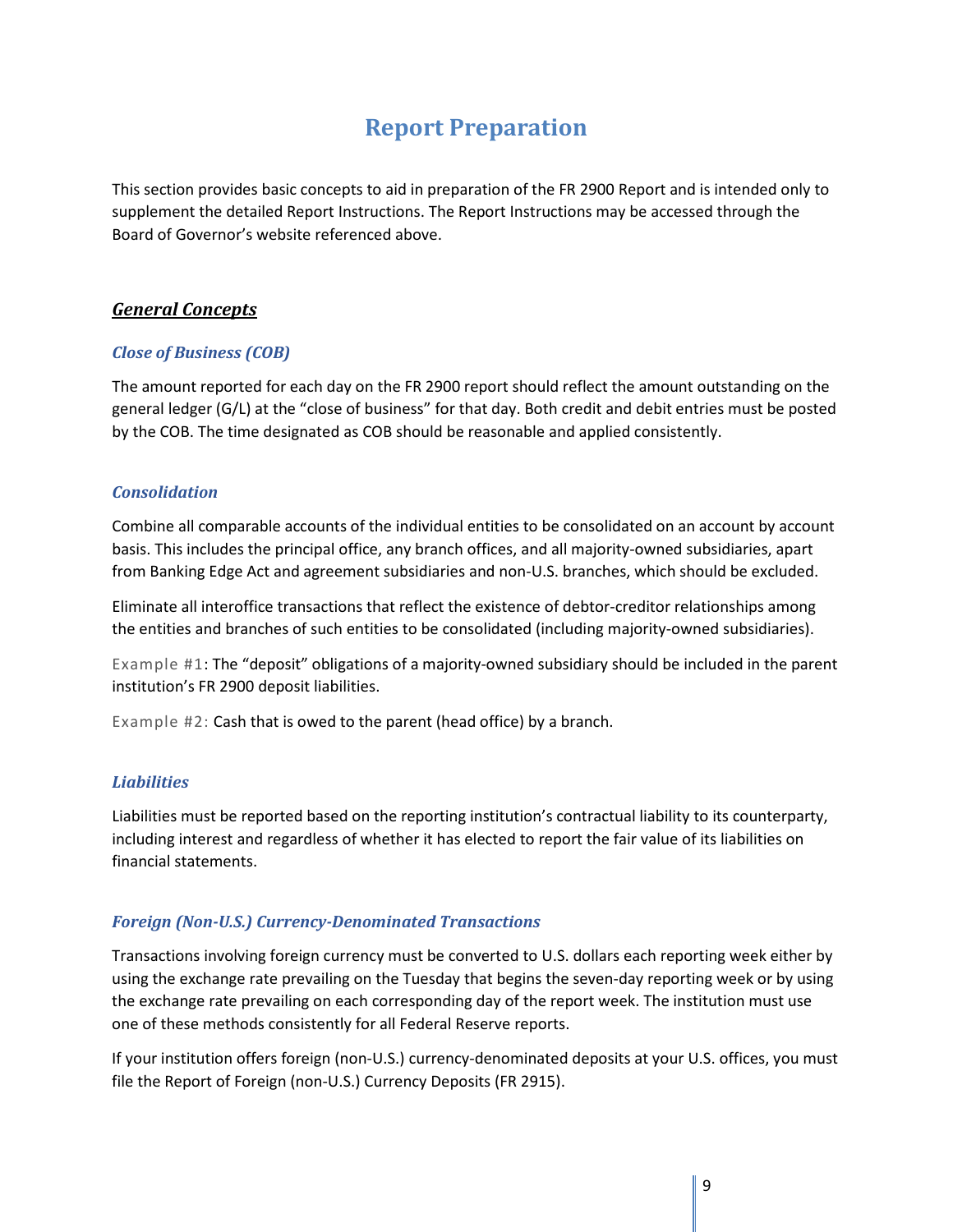### <span id="page-10-0"></span>*Pre-Posting*

Transactions should be reported on the day that the transaction is executed, regardless of whether the commitment was made at an earlier date.

One Exception:

When payment information has been sent to the reporting instruction (e.g. automated arrangements) prior to the effective payment date, the institution may credit its depositors' accounts one day before the effective payment data to ensure that the deposit will be available at the opening of business on the payment date.

#### <span id="page-10-1"></span>*Overdrafts or Negative Balances*

All deposit accounts having a negative balance should be regarded as having a zero balance when computing deposit totals. Overdrawn deposit accounts of customers should be regarded as loans made by the reporting institution and should reported as a zero balance. Do not net overdrawn balances against positive account balances. The credits should be offset by debit entries to item B.1, Cash Items in Process of Collection.

#### Once Exception:

Overdrawn accounts of a depositor who maintains more than one transaction account at the reporting institution may be offset by accounts with positive balances if a Bona Fide Cash Management arrangement exists.

### <span id="page-10-2"></span>*Account Definitions*

#### <span id="page-10-3"></span>*Transaction Accounts*

Transaction accounts are accounts from which the depositor or account holder is permitted transfers or withdrawals by a negotiable transfer instrument such as checks, ATM's, telephone transfers, and preauthorized transfers.

Include:

- *1. Demand Deposit Accounts (DDAs)*
- *2. Automatic Transfer Service (ATS) Accounts*
- *3. NOW (Negotiable Order of Withdrawal) Accounts*
- 4. *Telephone or Preauthorized Transfer* Accounts
- 5. *Savings Deposit*

#### <span id="page-10-4"></span>*Non-Transaction Accounts*

Non-transaction accounts are accounts that impose certain restrictions on transfers and withdrawals, whereas transaction accounts have no limitations on withdrawals or transfers. Generally, non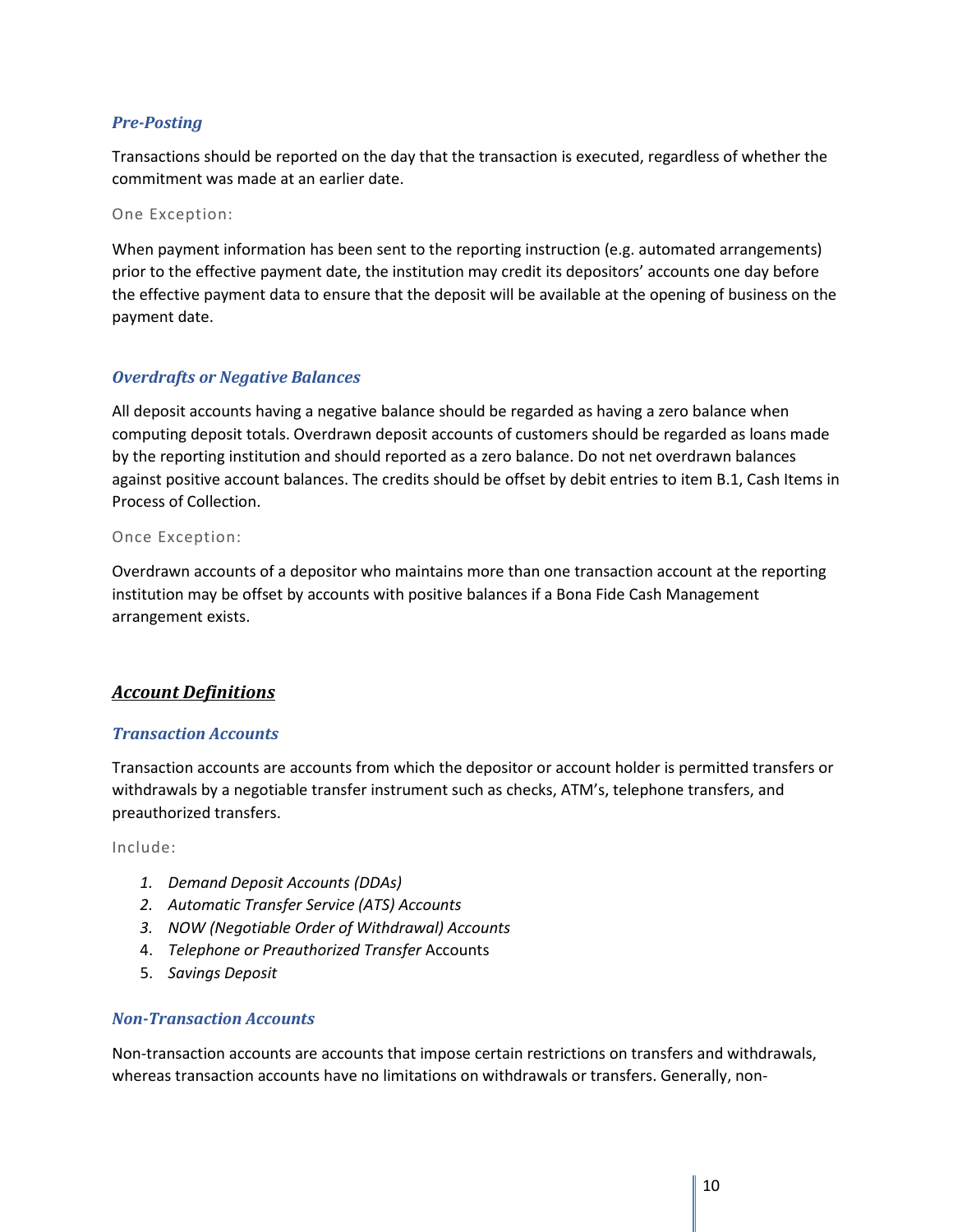transactions accounts only allow for six inconvenient transfers or withdrawals to be made per cycle. If this number is exceeded, the account must be reclassified as transaction account.

Include:

- *1. Time Deposits*
- *2. Share Certificates*

### <span id="page-11-0"></span>*Line Item Overview*

As seen on the FR 2900 Report Form:

|                                                                                                                                                                                                                                                                                           | For<br><b>FRB</b> |  |
|-------------------------------------------------------------------------------------------------------------------------------------------------------------------------------------------------------------------------------------------------------------------------------------------|-------------------|--|
|                                                                                                                                                                                                                                                                                           | Use               |  |
| <b>Dollar Amounts in Thousands</b>                                                                                                                                                                                                                                                        | Only              |  |
| Items                                                                                                                                                                                                                                                                                     |                   |  |
| A. Liquid Deposits                                                                                                                                                                                                                                                                        |                   |  |
| 1. Demand deposits due to the public (exclude demand deposits due to                                                                                                                                                                                                                      |                   |  |
| depository institutions and demand deposits of the U.S. government)                                                                                                                                                                                                                       | 2340              |  |
| 2. Other liquid deposits.                                                                                                                                                                                                                                                                 | <b>MB60</b>       |  |
| <b>B. Deductions from Liquid Deposits</b>                                                                                                                                                                                                                                                 |                   |  |
|                                                                                                                                                                                                                                                                                           | 0020              |  |
| C. 1. Small Time Deposits (time deposits with balances less                                                                                                                                                                                                                               |                   |  |
|                                                                                                                                                                                                                                                                                           | 2697              |  |
|                                                                                                                                                                                                                                                                                           | 0080              |  |
| Report the following items in June only. Please report balance as of close of business on June 30 each year.                                                                                                                                                                              |                   |  |
| If your institution had no foreign (non-U.S.) currency denominated deposits at any of your U.S. offices, please check this box. If you did<br>not check this box, your institution is responsible for filing the quarterly FR 2915 Report of Foreign (non-U.S.) Currency Deposits. (H020) |                   |  |
| F 1 Reservable Liabilities<br>a :Net transaction accounts                                                                                                                                                                                                                                 |                   |  |

### <span id="page-11-1"></span>*Item A.1 – Demand Deposits Due to the Public*

*Demand Deposits* are defined as:

- a. Deposits and primary obligations that are payable immediately on demand; or
- b. Are issued with an original maturity or required notice period of less than 7 days; or
- c. Represent funds where the reporting DI does not reserve the right to require at least 7 days written notice of intended withdrawal.

Report all *demand deposit accounts* held by the public. This includes demand deposits of:

- Individuals, partnerships, and corporations
- State and local governments and their political subdivisions
- U.S. government agencies and instrumentalities
- Nondepository and limited purpose trust companies
- Trust departments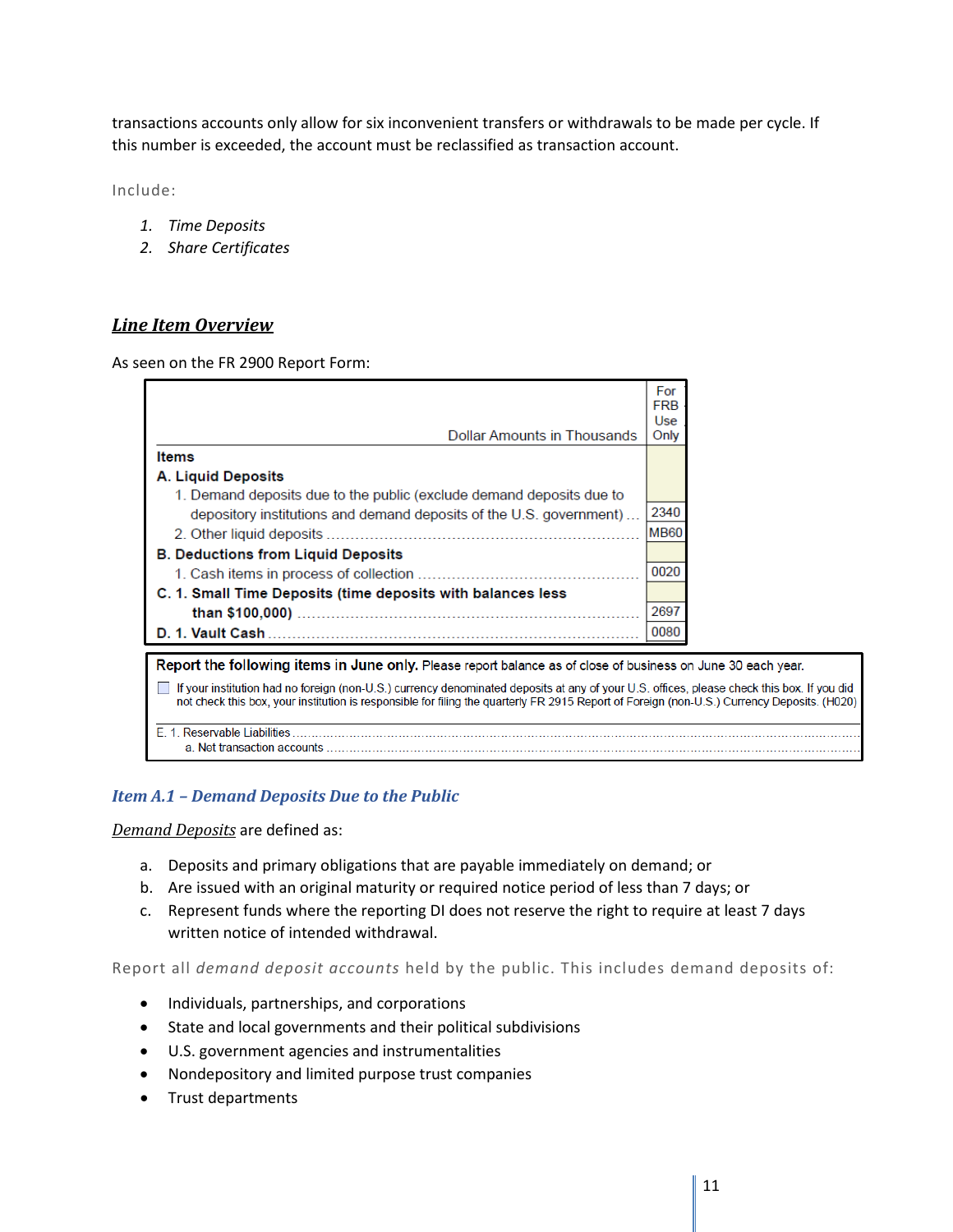- Nondepository affiliates of your institution
- Foreign governments
- Holding companies

This category also includes, with certain exceptions, the following:

- Withheld state and local government taxes, insurance premiums, and similar items (but not withheld federal income tax payments)
- All outstanding official, certified, cashier's, teller's, and officer's checks
- Money orders that are down on the reporting institution and are outstanding on the report
- Proceeds from the sale of traveler's checks and money orders
- Unposted credits and suspense accounts
- Funds deposited to the credit of your institution's own trust department
- Escrow accounts that may be withdrawn on demand or within 6 days from the date of deposit, unless held as savings deposits or time deposits
- Checking accounts, non-interest-bearing NOW accounts (NINOW), payment order of withdrawal (POW) accounts
- Any deposit or account that meets the definition of a time deposit but that allows withdrawals within the first six days after the date of deposit and that does not require an early withdrawal penalty of at least seven days' simple interest on amounts withdrawn within those first six days unless the account meets the definition of a savings deposit (report in item A.2)
- Due bills with original maturities of less than seven days which are not collateralized within three business days by similar securities

Please contact your Reserve Bank analyst with questions or help clarifying what demand deposits are reportable on the FR 2900.

### Common reporting errors:

- Prior to the repeal of Reg Q, interest could not be paid on demand deposits. Now, interest may be paid on checking accounts; thus, interest-bearing checking accounts are reported in Item A.1.
- This item should include the remaining balance of a time deposit from which a partial early withdrawal has been made, unless subject to additional early withdrawal penalties.
- This item should include any matured time certificate of deposit unless the deposit agreement specifically provides for an automatic renewal, funds to be transferred to an account type other than a demand deposits, or is still in the grace period after maturity.
- This item should not include demand deposit accounts in the form of deposits that are designated as federal public funds, such as:
	- o U.S. Treasury general accounts and special collection accounts
	- o Postmaster's demand deposit accounts
	- o Demand accounts of government-owned corporations or disbursing officers of the Department of Defense and Department of the Treasury
	- $\circ$  Demand accounts of other public funds that are subject to control/regulation by the U.S. government
- This item should not include demand deposits due to other DIs.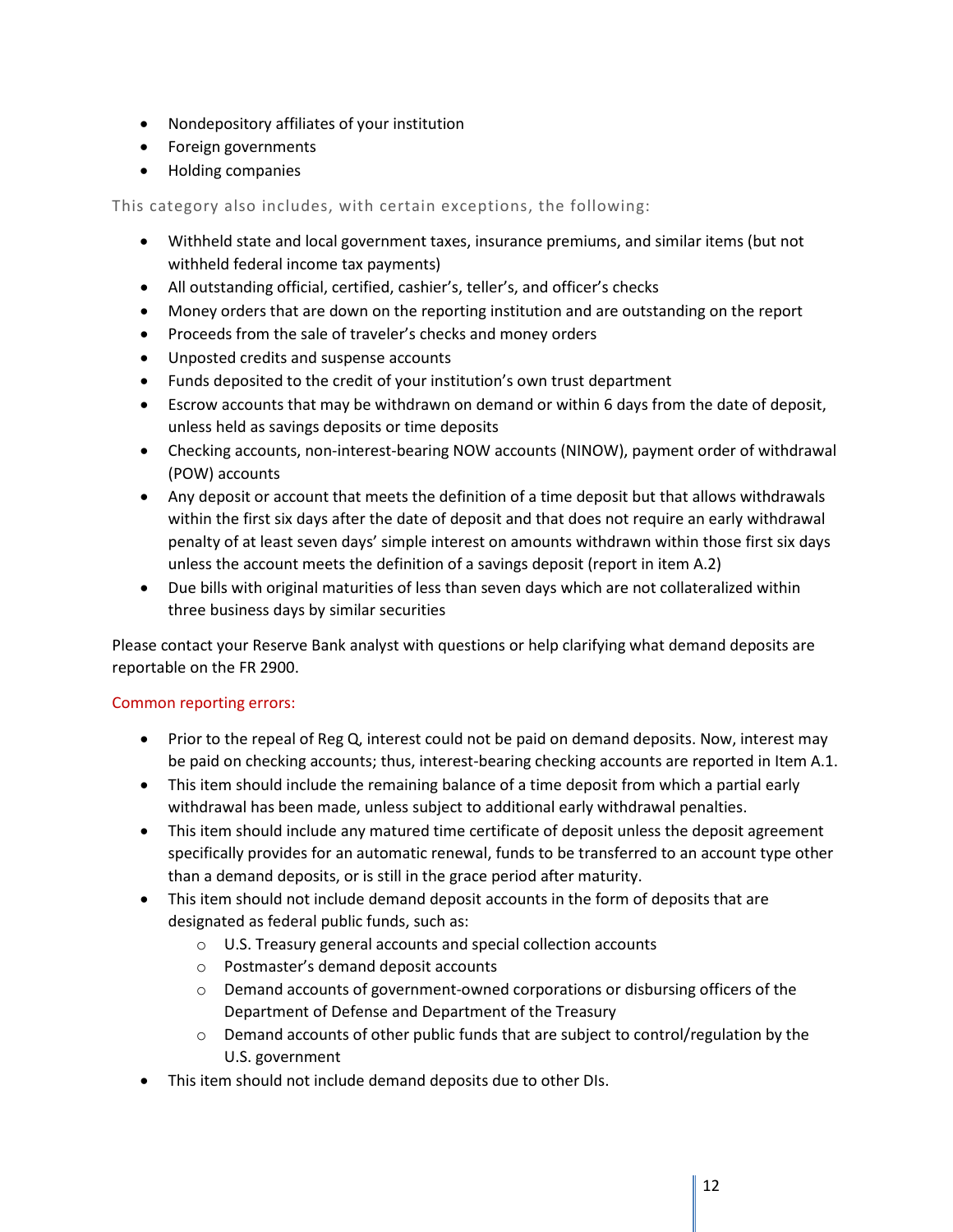### <span id="page-13-0"></span>*Item A.2 – Other Liquid Deposits*

Report all *ATS accounts, NOW accounts, telephone and preauthorized transfer accounts, and all personal and nonpersonal savings deposits.* These all share the following characteristic:

• The reporting institution has reserved the right to require at least seven days' written notice prior to withdrawals or transfer of any funds in the account

*Automatic Transfer Service (ATS) Accounts* are defined as accounts in which, per a written agreement, automated withdrawals payable to other accounts of the same depositor at the same DI, or to maintain a specified balance in, or to make periodic transfers to, such other accounts are allowed.

<span id="page-13-1"></span>Eligibility – The entire beneficial interest is held only by individuals or sole proprietorships.

<span id="page-13-2"></span>*Negotiable Order of Withdrawal (NOW) Accounts* also known to Credit Unions as Share Draft Accounts, are defined as checking accounts that may be interest-bearing and which permit transfers to third parties or withdrawals by a negotiable or transferable instrument.

Eligibility – The entire beneficial interest is held by:

- Individuals or sole proprietorships
- U.S. governmental units, including federal, state, and local governments and their agencies
- Certain non-profit organizations that are organized for religious, charitable, educational, philanthropic, political, or other similar purposes
- Corporations are NOT eligible to maintain NOW accounts

<span id="page-13-3"></span>*Telephone and Preauthorized Transfer Accounts* that are regarded as transaction accounts are defined as deposits or accounts, under the terms of which or by practice of the reporting institution, the depositor is authorized to make withdrawals for purposes of transferring funds to another account of the depositor at the same institution or making payment to a third party by means of a preauthorized transfer; a telephonic (including data transmission) agreement, order, or instruction; or a check, draft, debit card, or similar order made by the depositor and payable to third parties.

Eligibility – The entire beneficial interest is held by parties eligible to hold a NOW account.

<span id="page-13-4"></span>*Savings Deposits* can be defined as deposits or primary obligations for which the depositor is permitted or authorized to make transfers and withdrawals to another account of the depositor at the same institution or to a third party, regardless of the number of such transfers and withdrawals or the manner in which such transfers and withdrawals are made.

Include:

- Passbook savings accounts
- Statement savings accounts
- Money market deposit accounts (MMDA)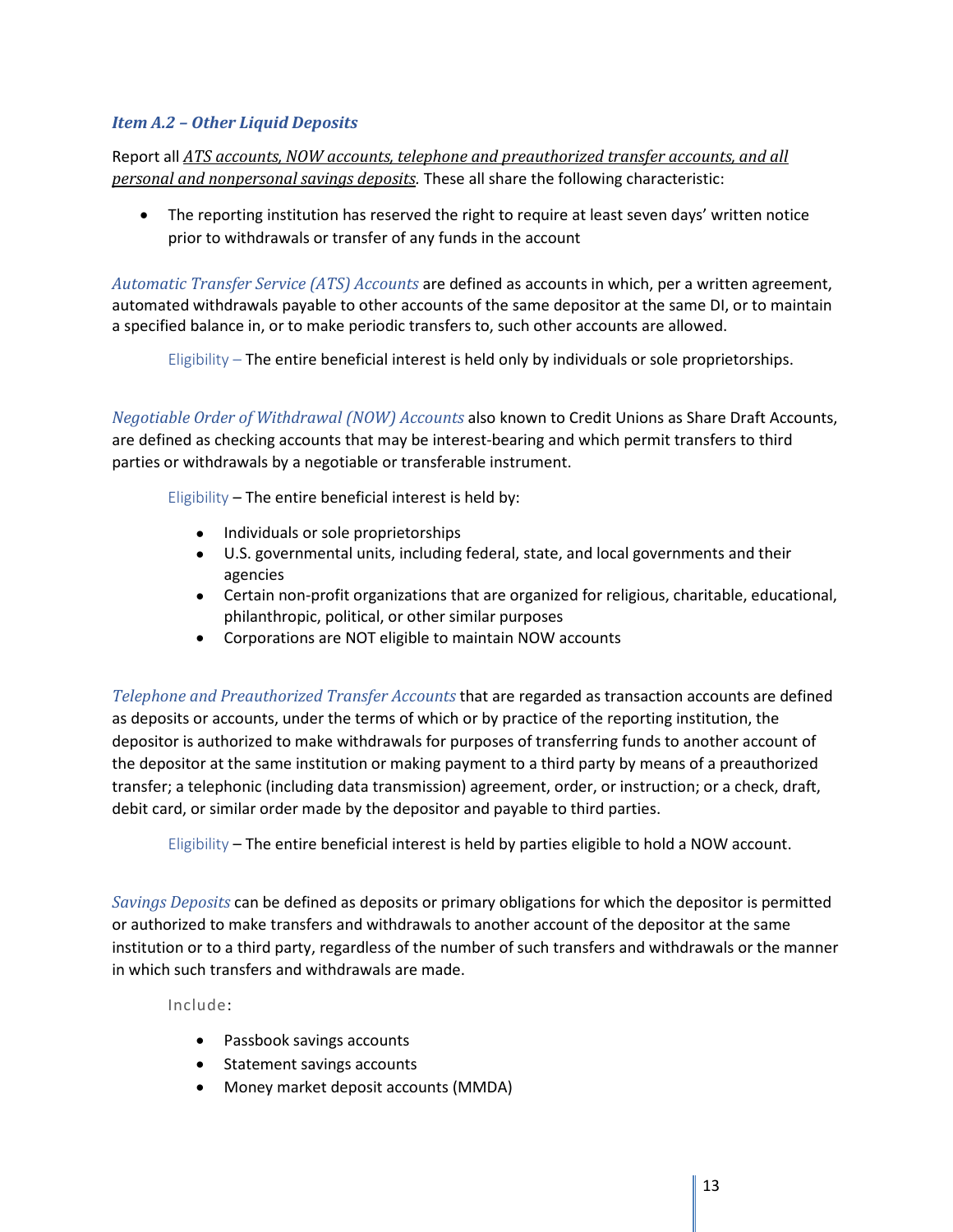- Escrow deposits
- Individual retirement accounts
- Club accounts that meet the definition of a savings account
- Any deposit or account that otherwise meets the definition of a time deposit but that allows withdrawals within the first six days after the date of deposit and that does not require an early withdrawal penalty of at least seven days' simple interest on amounts withdrawn within those first six days but that is subject to the minimum notice requirement of a savings deposit

#### Common reporting errors:

- Item A.2 should include brokered deposits that meet the criteria of savings deposits.
- Item A.2 should include the reporting institution's liability on primary obligations that are issued in original maturities of seven days or more to non-exempt entities that meet the criteria of savings deposits.
- Item A.2 should include the remaining balance of a time deposit from which a partial early withdrawal has been made, unless subject to additional early withdrawal penalties but is subject to the minimum notice requirement of a savings deposit (institution must expressly reserve the right to require at least seven days' written notice before an intended withdrawal).
- Item A.2 should include matured time certificates of deposit if the deposit agreement specifically states funds are to be transferred into an account reportable within item A.2.

#### <span id="page-14-0"></span>*Item B.1 – Cash Items in the Process of Collection (CIPC)*

Report all checks or drafts in process of collection that have been sent for collection through another entity for which:

- The cash items are drawn on another DI
- Settlement has not occurred
- Funds are not immediately available
- Funds are payable immediately on demand in the U.S
- Funds have been posted to the G/L

#### Include:

This item includes all checks processed through Reserve Banks, DIs, and clearing houses until credit is granted.

#### DO NOT Include:

If the processing institution offers immediate credit on these items (funds are available for withdrawal by the COB even before settlement), exclude from item B.1.

#### Common reporting errors:

• Reporting zero for item B.1 is often indicative of incorrect reporting. Zero is accurate only if immediately available funds are received for cash items in process of collection, but in most cases, the funds are not available until the next day or after a DI has closed its G/L for the day.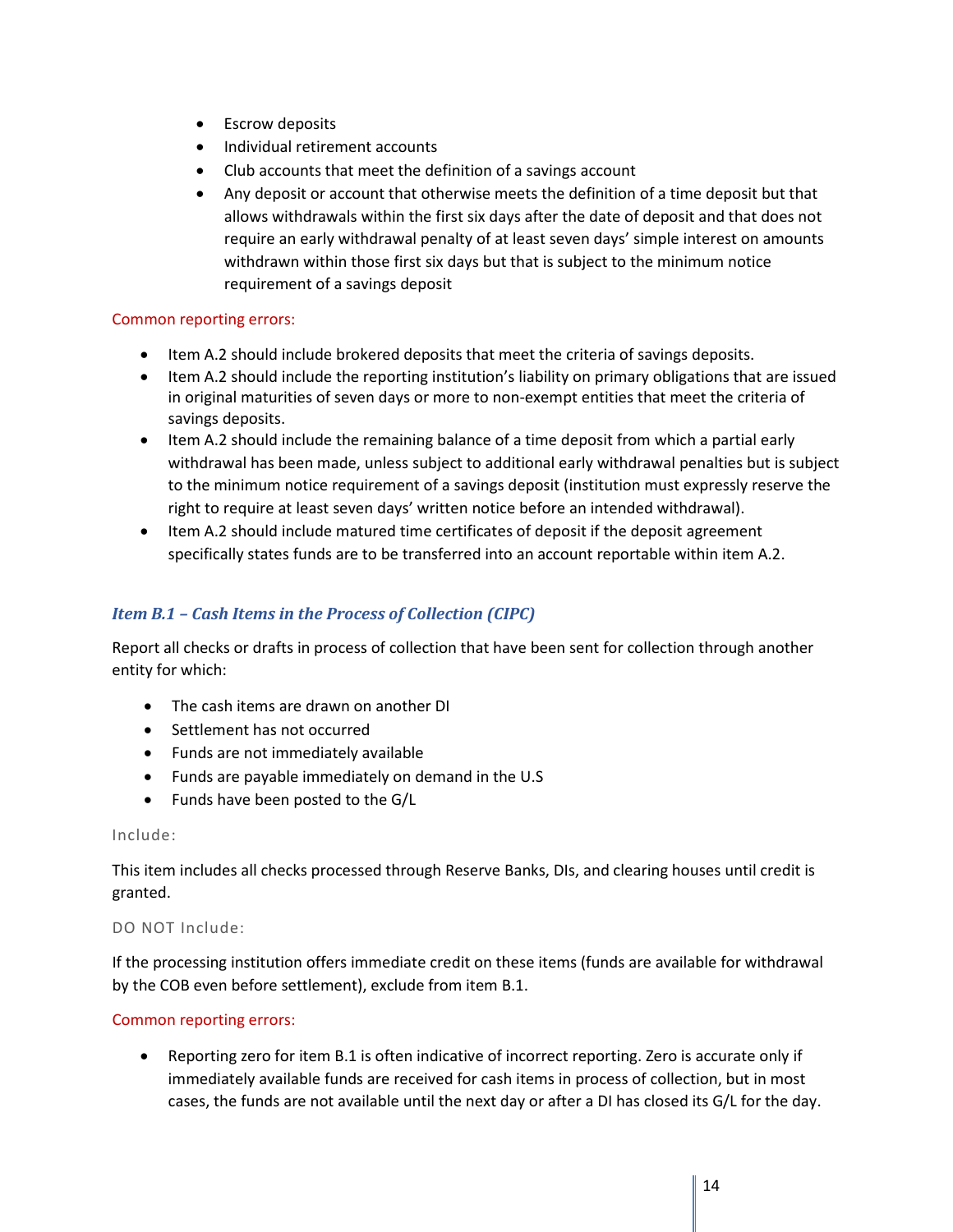- Reporting identical figures in item B.1 for the entire report week is often indicative of incorrect reporting due to the volatility of CIPC balances.
- Reporting items handled as noncash.
- Reporting decreases on weekends
- Reporting incoming cash letters or netting cash letters.

### <span id="page-15-0"></span>*Item C.1 – Small Time Deposits*

*Time Deposits* can be defined as personal and nonpersonal deposits or primary obligations on which a depositor is not permitted to make a withdrawal within six days after the date of deposit or partial withdrawal unless subject to an early withdrawal penalty. If a withdrawal penalty is not imposed, the account ceases to be a time deposit.

There is generally a "maturity date" associated with the time deposit. The "maturity date" may not be less than 7 days from the date of deposit.

*Small Time Deposits* are characterized as time deposits with a balance less than \$100K at the COB each day.

### *Deposits Issued on a Discount Basis*

Small time deposits issued on a discount basis should be initially reported based on the amount of funds received by your institution (not the face value). As your institution's obligation to the depositor increases over the life of the deposit (interest earned), the incremental amounts as credited to the certificate should also be reported as time deposits.

### *Brokered Time Deposits*

These are funds that the reporting DI obtains via a broker for deposit into one or more deposit accounts. These can include those in which the broker pools funds from multiple investors for deposit in a given account or those in which a single investor holds the entire beneficial interest in a given deposit account.

For the purposes of the FR 2900 report, only the portion of the deposit in amounts less than \$100K that is credited to a single depositor should be included in this item.

### Example:

A broker purchases a \$5M CD on behalf of several depositors, whose individual shares in the CD are less than \$100K, the entire amount of the CD should be included in item C.1. However, if any of the underlying depositors have balances of greater than or equal to \$100K, that portion of the CD held by such a depositor(s) should be excluded from item C.1.

### Common reporting errors:

• In determining if a time deposit has a balance less than \$100K, do not combine deposits that are represented by separate certificates or accounts, even if held by the same customer.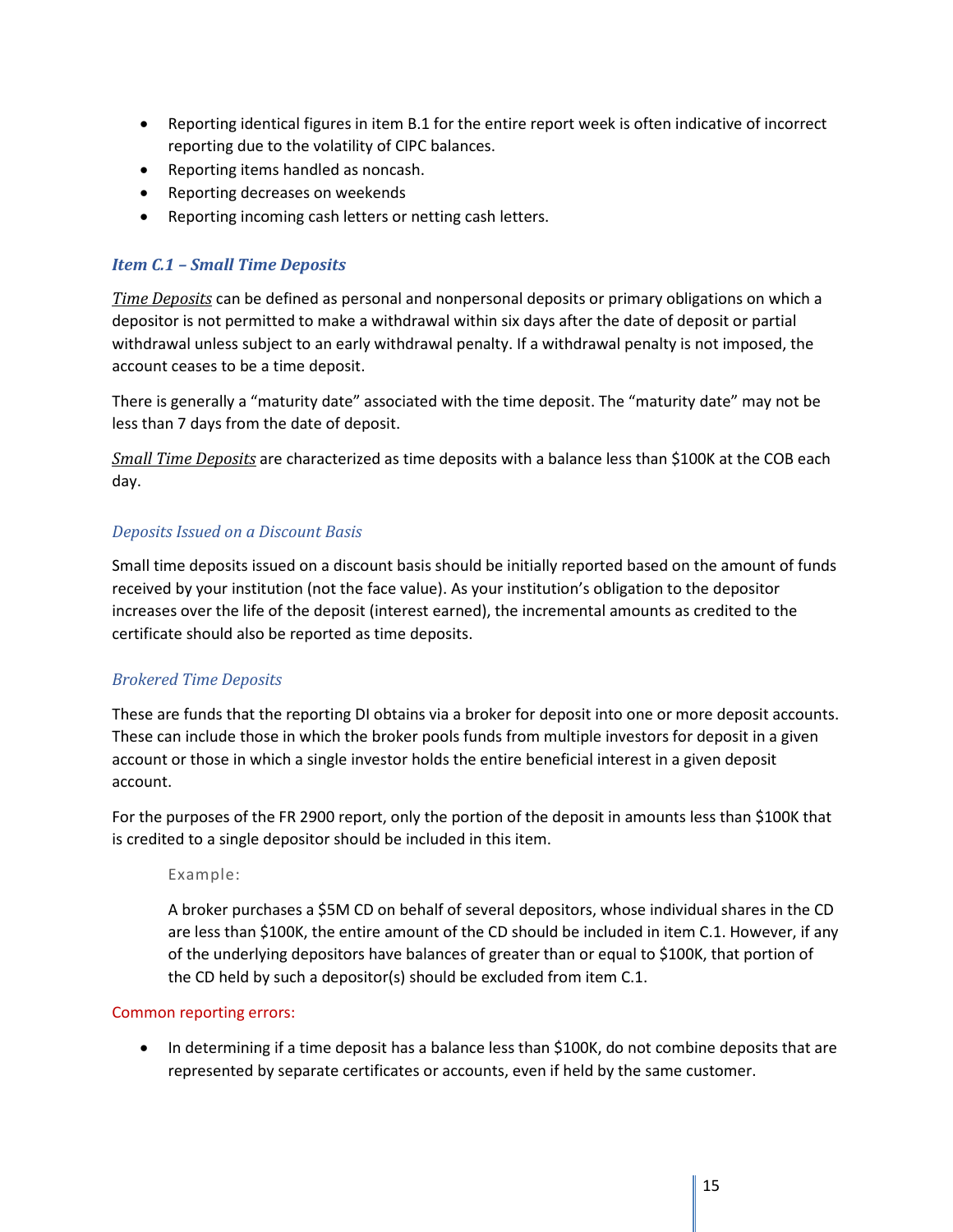- Matured time deposits with only a grace period and no rollover clause are reported in item C.1 until the expiration of the grace period. If funds have not been withdrawn by the customer, report in item A.1, unless stated otherwise in the account agreement, starting with the grace period expiry date.
- Matured time deposits with a rollover clause (regardless if they have a grace period or not) continue to be reported in item C.1 as the time deposit agreement is renewed.
- The remaining balance of a time deposit after a partial early withdrawal has been made that is not subject to additional early withdrawal penalties of at least seven days' simple interest on amounts withdrawn within six days after each partial withdrawal are reported in item A.1 or A.2, depending on the account characteristics.

### <span id="page-16-0"></span>*Item D.1 – Vault Cash*

Include all currency and coin fully owned by the reporting institution held at a physical location that may be used at any time to satisfy depositors' claims. This includes all shipments in transit *to* Federal Reserve Banks and correspondent DIs for which credit has not yet been received, and all shipments in transit *from* Federal Reserve Banks and correspondent DIs for which the reporting institution has not yet been charged.

Note: Report currency and coin held at an alternate physical location (including the reporting institution's nonproprietary ATMs), provided that the following conditions are met:

- The reporting institution at all times retains full rights of ownership
- The reporting institution at all times books the coin/currency as an asset
- No other DI claims the currency/coin
- The location is "reasonably nearby;" if the reporting institution can recall the currency/coin by 10:00 a.m. and, relying solely on ground transportation, receive the currency/coin no later than 4:00 p.m. on the same calendar day

### Common reporting errors:

- This item *should not* include foreign currency and coin.
- Vault cash held in proprietary ATM machines *should* be included but is often omitted.
- This item *should not* include cash shipped to Federal Reserve Banks or correspondent banks for which credit has been received.
- This item *should not* include checks, drafts, and CIPC.

### <span id="page-16-1"></span>*Annual Items*

Items E.1 and E.1.a on the FR 2900 report are only completed *annually* as-of June 30th. During all other weeks, these fields should remain empty. As the applicable reporting week approaches, supplemental guidance will be provided on the reporting requirements associated with these particular items. Refer to the Board of Governors Reporting Forms website at [The Fed: Report Forms \(federalreserve.gov\)](https://www.federalreserve.gov/apps/reportforms/default.aspx) for further guidance.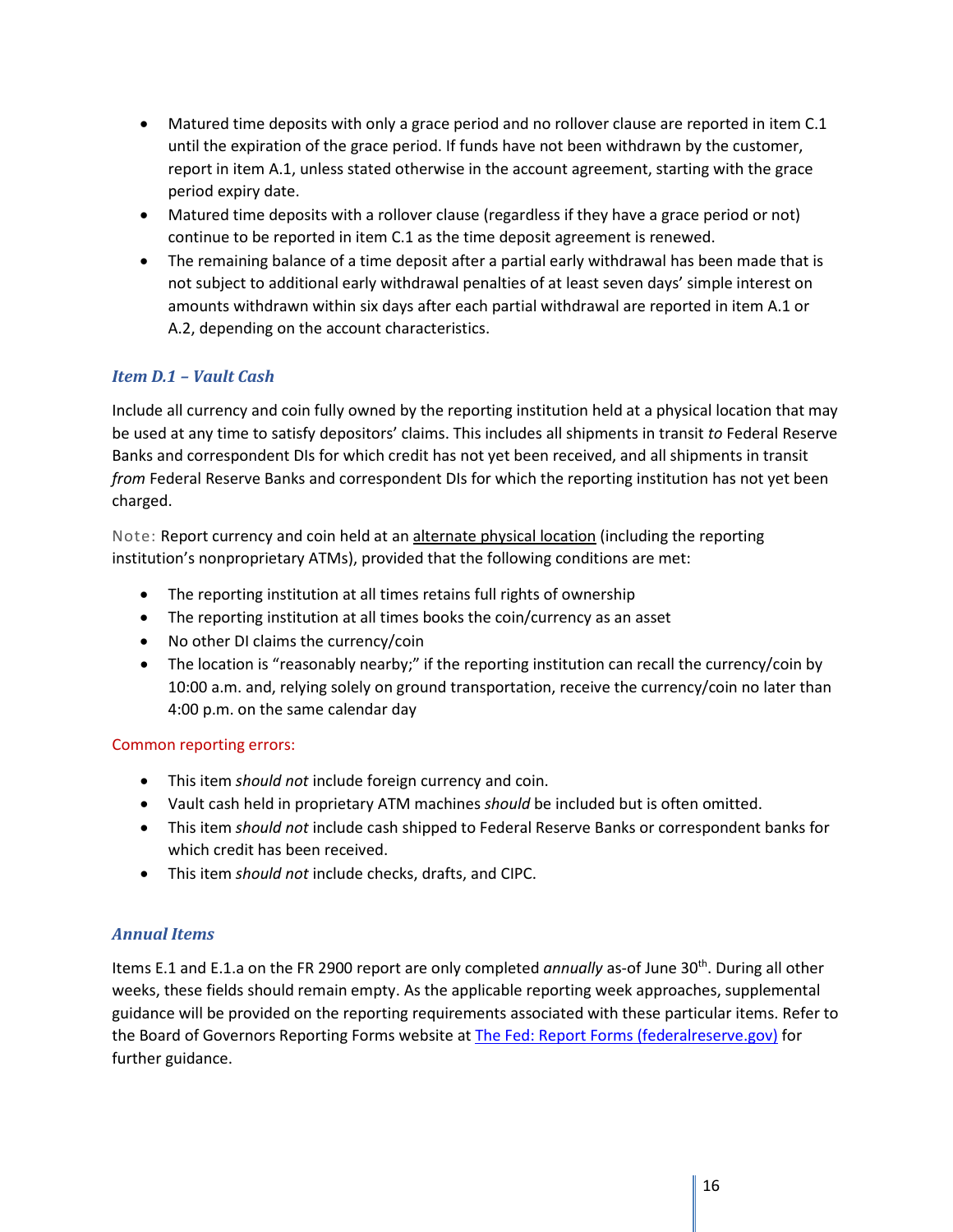#### *Item E.1 – Reservable Liabilities*

These are liabilities that are reservable under Regulation D. The Federal Reserve Act authorizes the Board to impose reserve requirements on transaction accounts, nonpersonal time deposits, and Eurocurrency liabilities.

The Board is required by Section 19(b) of the Federal Reserve Act to update reserve requirement exemption and low reserve tranche amounts once a year before December 31. The exemption amount defines the net transaction accounts subject to a reserve requirement ratio of 0%, while the low reserve tranche denotes the amount of net transaction accounts subject to a reserve requirement of 3%. Annual indexation of these amounts will continue even through reserve ratios on net transaction accounts are set to 0%.



Reservable liabilities are calculated based on the following:

#### *Item E.1.a – Net Transaction Accounts*

Net transaction accounts are calculated based on the following:

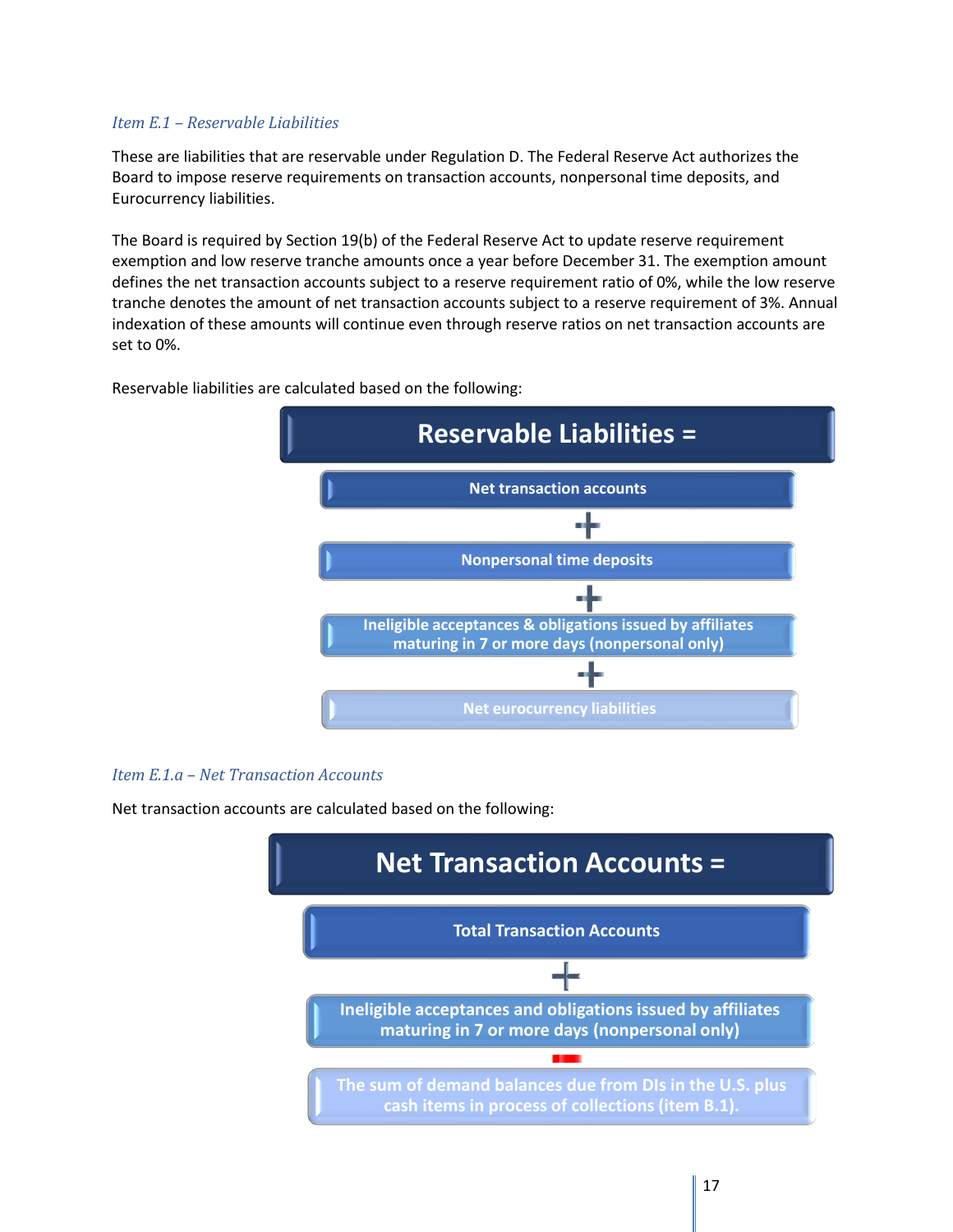### *Worksheet for Annual Items*

The following worksheet can assist you when preparing your annual items. It is designed to help calculate your total transaction accounts, net transaction accounts, and reservable liabilities. We strongly recommend sending in a completed copy of the worksheet below to your Reserve Bank analyst at the same time that you report your annual items.

| Item          |                                                                                                                                                                                     | Balances as of June 30<br>in thousands of U.S. dollars |
|---------------|-------------------------------------------------------------------------------------------------------------------------------------------------------------------------------------|--------------------------------------------------------|
|               | <b>Net Transaction Accounts</b>                                                                                                                                                     |                                                        |
| 1             | Enter Demand deposits, including "primarily obligations" in the form of demand deposits.                                                                                            |                                                        |
| 2             | Enter NOW accounts, ATS accounts and telephone preauthorized transfers, and Savings deposits.                                                                                       |                                                        |
| 3             | Enter Ineligible acceptances and obligation issued by affiliates maturing in less than 7 days<br>(if applicable).                                                                   |                                                        |
| 4             | Calculate Total transaction accounts: sum lines 1, 2, and 3.                                                                                                                        |                                                        |
| 5             | Enter Demand balances due from DIs in the United States.                                                                                                                            |                                                        |
| 6             | Enter Cash items in process of collection.                                                                                                                                          |                                                        |
| 7             | Calculate Net transaction accounts: line 4 minus the sum of lines 5 and 6. Enter line 7 on<br>item E.1.a of the FR 2900 reporting form. (Net transaction accounts may be negative.) |                                                        |
|               | Reservable Liabilities                                                                                                                                                              |                                                        |
| 8             | Enter Nonpersonal time deposits, including primarily obligations in the form of time deposits.                                                                                      |                                                        |
| 9             | Enter Ineligible acceptances and obligations issued by affiliates maturing in seven days or more<br>(nonpersonal only) (if applicable).                                             |                                                        |
| 10            | Enter Net Eurocurrency liabilities (if applicable).                                                                                                                                 |                                                        |
| <sup>11</sup> | Calculate Reservable Liabilities: sum lines 7, 8, 9, and 10. Enter line 11 on item E.1 of the FR 2900<br>Reporting form. (Reservable liabilities may be negative.)                  |                                                        |

#### *General Guidelines:*

- Total Transaction Accounts = sum of lines 1 3. See the *Account Definitions* section of this booklet for information on what comprises total transaction accounts.
- NTA should not be zero.
- NTA can be negative. When negative, indicate with a minus sign or parentheses.
- Reservable Liabilities should not be zero.
- Reservable Liabilities (Item E.1) should not be less than Net Transaction Accounts (Item E.1.a), as item E.1.a is a subset of item E.1.

#### *Line 5 – Balances due from DIs in the U.S.*

Report all balances subject to immediate withdrawal by the reporting institution from other U.S. institutions. Balances must be reported based on the reporting institution's G/L.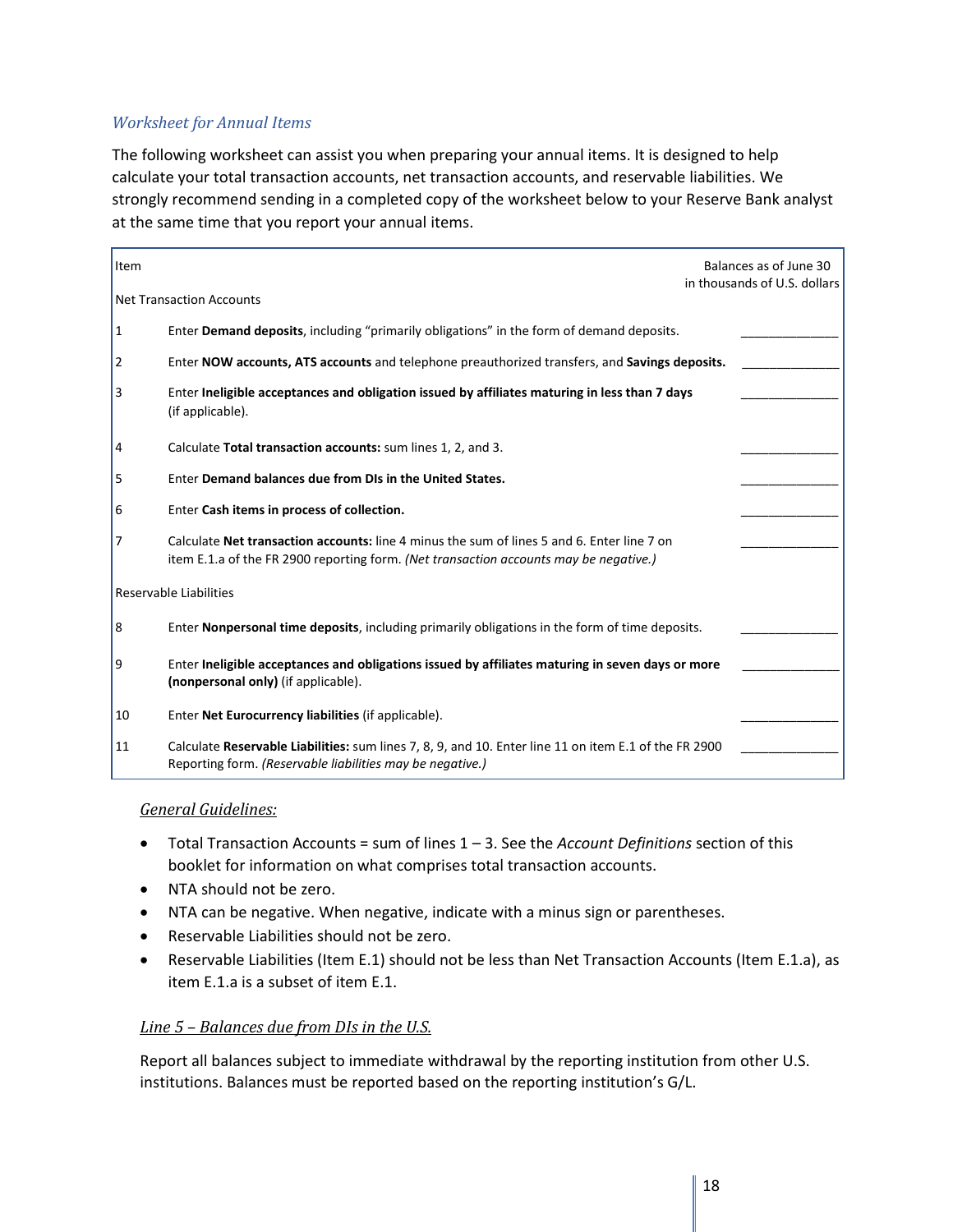#### Common reporting errors:

- This line should not include funds swept into overnight investment instruments.
- This line should not include FRB or FHLB balances (not reported on the FR 2900).
- This line should not include savings or time deposit balances with DIs.
- This line should not include federal funds sold to other DIs.

### *Line 8 – Total Nonpersonal Time Deposits*

Nonpersonal time deposits are transferrable deposits in which the beneficial interest is held by a depositor other than a natural person (individual or sole proprietorship). A corporation, even if owned by an individual, is considered nonpersonal. See section item C.1 of this booklet for more information on time deposits.

- *Brokered time deposits* are considered nonpersonal unless they are (a) deposited to the credit of and the entire beneficial interest is held by natural persons and (b) are subject to an agreement between the broker and the reporting institution that includes the following terms:
	- 1. The broker maintains records of the names of the beneficial owners of all brokered deposits; these records are available to any agency regulating the reporting institution
	- 2. The broker determines the amount of deposits beneficially owned by natural persons and by entities other than natural persons and provides a written report to the reporting institution with that information which must:
		- a. be submitted at COB every Monday or on the opening of business (OOB) Tuesday for the one-week period beginning on the previous Tuesday and ending on Monday
		- b. include daily data on the actual amount of personal time deposits and the actual amount of nonpersonal time deposits, and
		- c. include daily data on the amount of deposits in which the beneficial interest of any one depositor in principal plus interest exceeds \$100K (For this purpose, separate deposits or accounts are not aggregated even if held by the same customer.)

### *Line 9 – Ineligible Acceptances and Obligations Issued by Affiliates Maturing in Seven Days or More (Nonpersonal only)*

Report the amounts of funds obtained through the issuance of obligations by affiliates and of funds obtained through the use of ineligible acceptances (except those sold to and held by exempt entities), both of which mature in seven days or more.

Include all ineligible acceptances of the reporting institution known to be held by a non-U.S. office of another DI or of an Edge Act and agreement corporation.

Exclude as ineligible acceptances and obligations any funds obtained by the reporting institution through obligations issued by affiliates and deposited at the reporting institution in the form of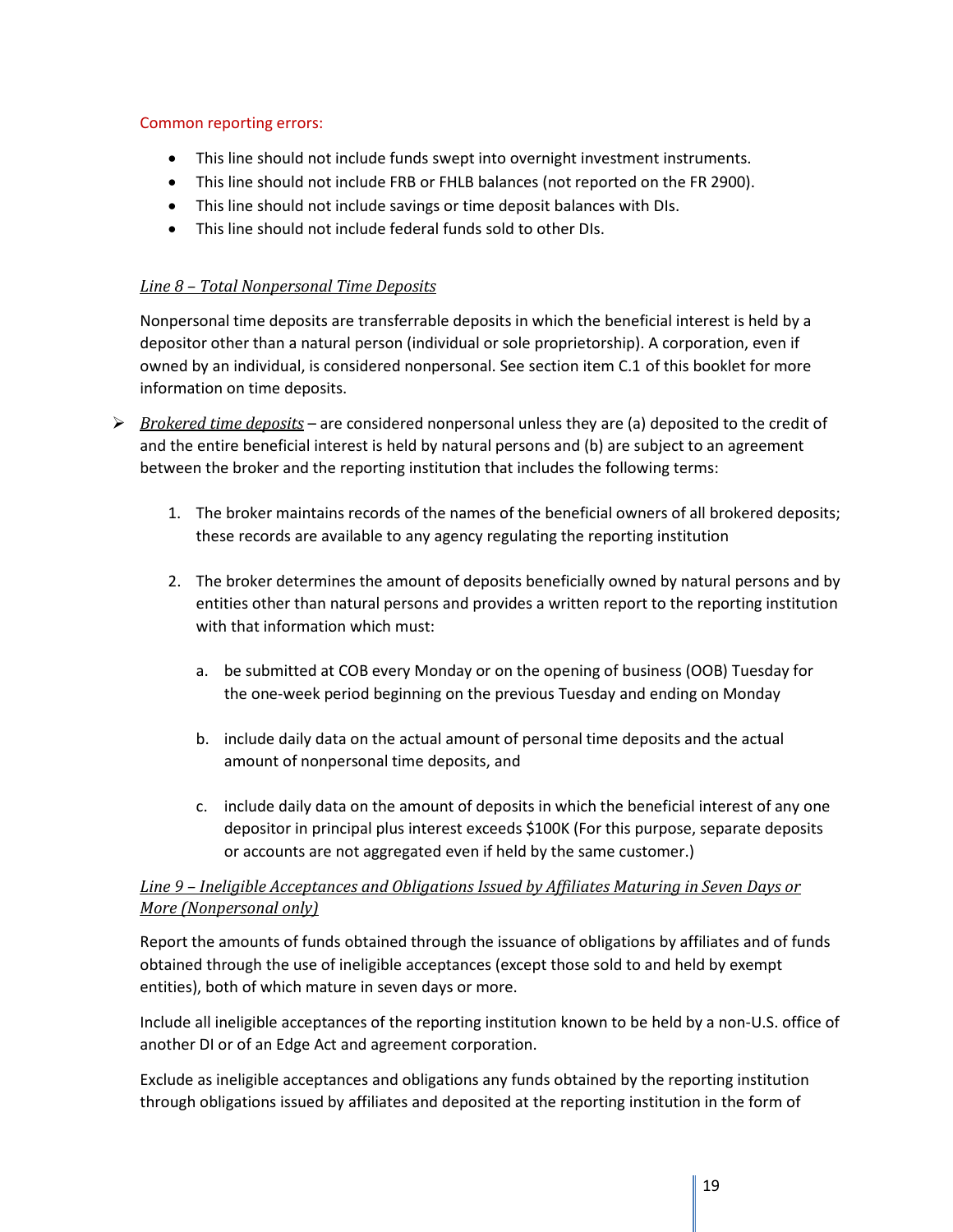transaction accounts or time deposits. Such funds should be reported as transaction accounts, or time deposits, as appropriate.

For additional information on this concept, please refer to ITEM-16 of the Report Instructions that can be found at this website[: The Fed: Report Forms \(federalreserve.gov\).](https://www.federalreserve.gov/apps/reportforms/default.aspx)

### *Line 10 – Net Eurocurrency Liabilities*

SKIP this line if your institution does not maintain branches outside of the U.S. or does not have an international banking facility (IBF) or outstanding borrowings from non-U.S. offices of other DIs or from certain other designated non-U.S. entities.



Net Eurocurrency Liabilities are calculated based on the following:

**\*** If the result of the calculation enclosed within the brackets is negative, that result is set to zero before proceeding with the rest of the equation.

Please refer to ITEM-18 of the Report Instructions for an additional worksheet that can assist you when calculating your institution's net eurocurrency liabilities. Please refer to ITEM-21 for additional information on the details of each of the 5 items that comprise net eurocurrency liabilities. The Report Instructions can be found at this website: [The Fed: Report Forms \(federalreserve.gov\).](https://www.federalreserve.gov/apps/reportforms/default.aspx)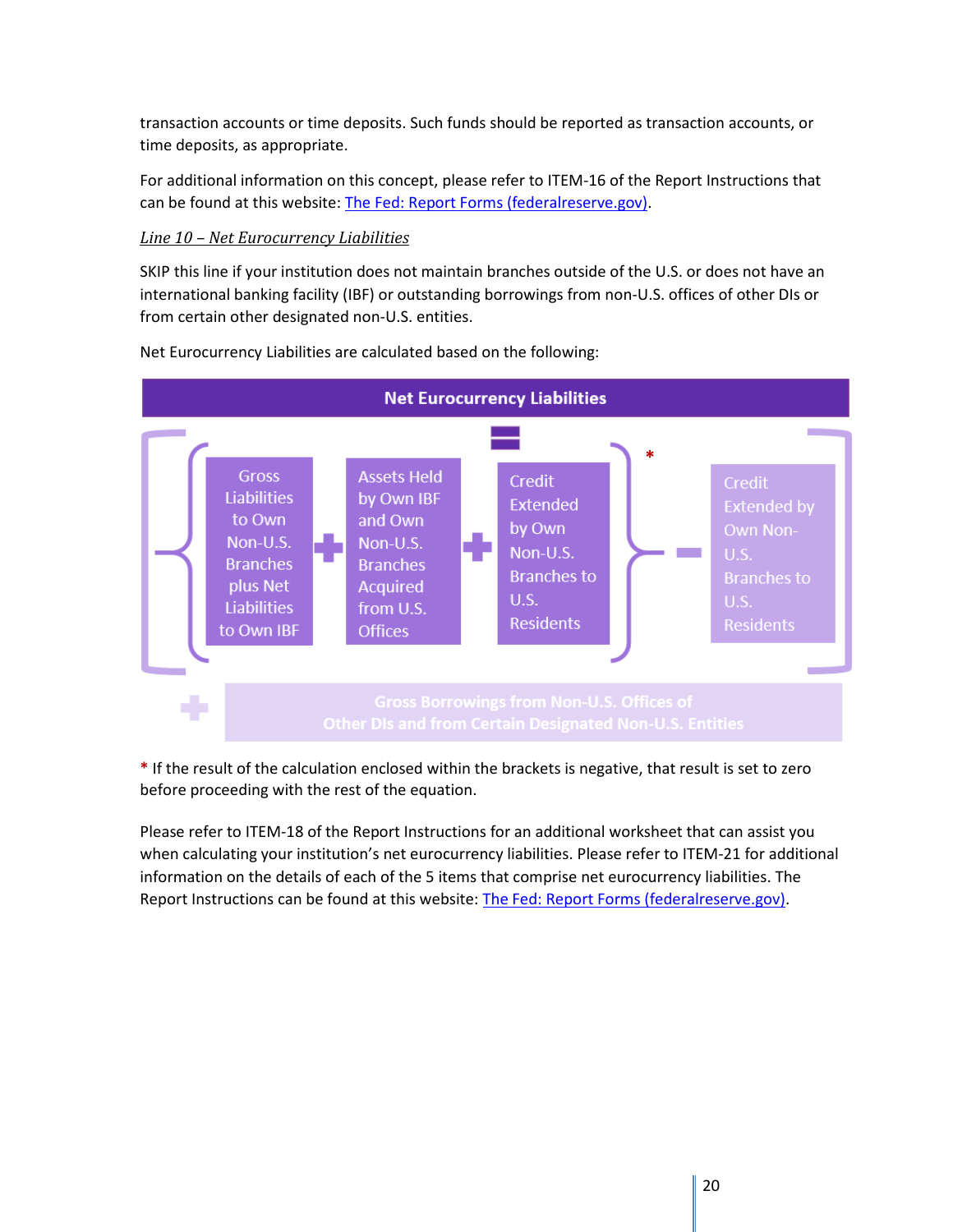## **Data Analysis by the Federal Reserve**

### <span id="page-21-1"></span><span id="page-21-0"></span>*Explanations for Unusual Data Fluctuations*

The Federal Reserve relies on the information collected on the FR 2900 report to conduct national monetary policy. Therefore, it is crucial that the FR 2900 data be as accurate as possible.

We are very much aware of the burden placed on financial institutions by all reporting requirements, and we make our best effort to ask for extensive explanations only when necessary. In an attempt to avoid excessive questions to institutions, we utilize internal analysis techniques to identify consistent patterns in the data and to improve our knowledge of your institution's typical activity. However, what may seem as normal activity for your institution, does not always appear normal from the Reserve Bank analyst's perspective which is based on how they look at the data.

These methods include statistical and graphical analysis of weekly, monthly, seasonal, and business day fluctuations. If a trend of consistent behavior is apparent for a sufficient period of time, the need to contact the respondent is greatly reduced. However, when unusual fluctuations occur that are inconsistent in either magnitude or direction of movement, we will contact you to verify the figures. Questions may be more frequent immediately following a dramatic reporting shift until a clear pattern emerges.

If the accuracy of the figure has been confirmed and no revision is necessary, we may still need to identify the legitimate underlying cause of the unusual fluctuation. Simply providing broad account listings is helpful, but not sufficiently comprehensive.

If you wish, you can send explanations for any obvious unusual changes discovered during report preparation along with your report. We ask that you email these explanations to [phil.statistics.deposits@phil.frb.org](mailto:phil.statistics.deposits@phil.frb.org) and your Reserve Bank analyst's email after submitting the report.

### <span id="page-21-2"></span>*What makes a good explanation?*

A good explanation describes the majority of the fluctuation in question that includes the details of a transaction and the activity that occurred. In general, Reserve Bank analysts want a breakout of the following information that comprises the fluctuation in question:

- − the account type(s) involved
- − the customer type(s) involved
- − the dollar amount of the contributors
- − any related activity between report items

You do not need to provide specific account holders' names.

Example: The reporting institution experiences a \$3.4 million increase in item A.1.

Poor Explanation: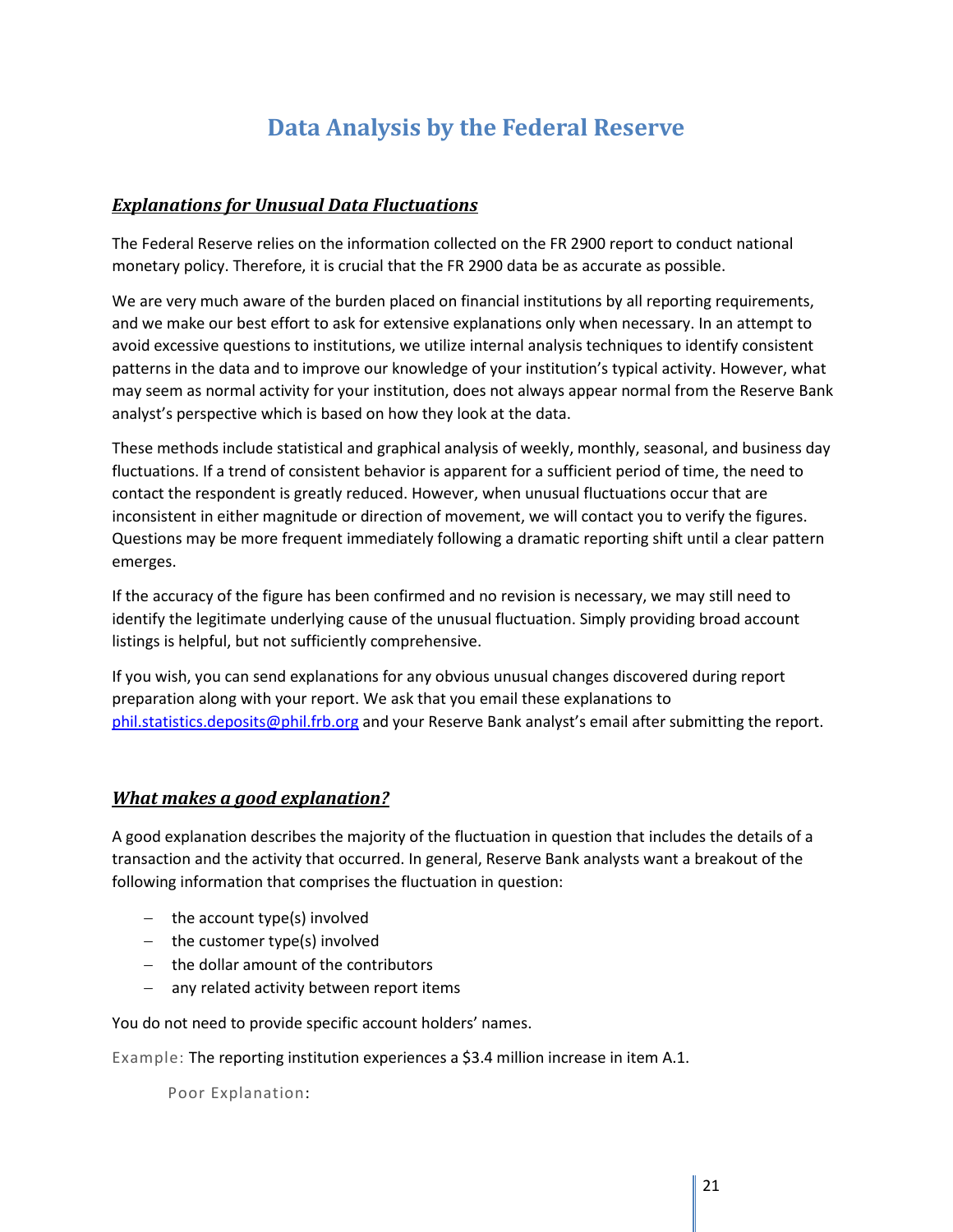Increase of \$3.4 million in item A.1 on 7/12.

Good Explanation:

Item A.1 increased \$3.4 million on 7/12 due to a \$2.5 million increase in a personal demand accounts (1 deposit of \$2.1 million) and an \$895K increase in business demand accounts (3 deposits totaling \$1.5 million).

### <span id="page-22-0"></span>*Advanced Notification of Events Impacting the FR 2900 Report*

When possible, we ask that you notify us in advance of any activity that may significantly impact your deposits reporting. Such activity includes new products, acquisitions, changes in the personnel preparing the report, and computer system conversions that may cause reporting delays. Your Reserve Bank analyst will work with you to ensure that accurate and timely data are received as soon as possible.

### <span id="page-22-1"></span>*Related Item Comparisons*

When our Reserve Bank analysts review FR 2900 data, they routinely look for corresponding changes in related categories. While an exact one-to-one relationship is not necessarily expected, our analysts do routinely look for evidence of some corresponding activity among related items.

For example, if item B.1 (Cash Items in Process of Collection) reflects a significant increase, we would expect to see a corresponding increase in either item A.1 (Demand Deposits Due to the Public) or A.2 (Other Liquid Deposits). If we do not see a corresponding increase, we may contact you for more information about what the cash letter was comprised of for that day.

### <span id="page-22-2"></span>*Related Report Comparisons*

Quarterly, this Reserve Bank is charged with the responsibility of comparing the balances of analogous items reported on the quarterly *Report of Deposits and Vault Cash* (FR 2900) with those on the *Consolidated Report of Condition,* also known as the *Call Report,* (FFIEC 031/041/051 or NCUA 500) for the corresponding as-of date. This process, referred to as "interseries editing," enhances data quality by reconciling reporting differences that may otherwise remain undetected. Interseries edits occur when a discrepancy is found, and they are based on a single day's data from the two reports on the Call Report date. Discrepancies may be the result of a reporting error or may instead reflect legitimate differences between item definitions and/or timing associated with the two reports. The following link can be referenced for a description of legitimate differences: [Legitimate Differences.](https://www.federalreserve.gov/apps/reportforms/auxiliary.aspx?sOoYJ+5BzDblI7g2+r203S0gg6NcUIj6)

If your institution reflects a discrepancy, your Reserve Bank analyst may request that your institution provide an explanation and, potentially, process a revision.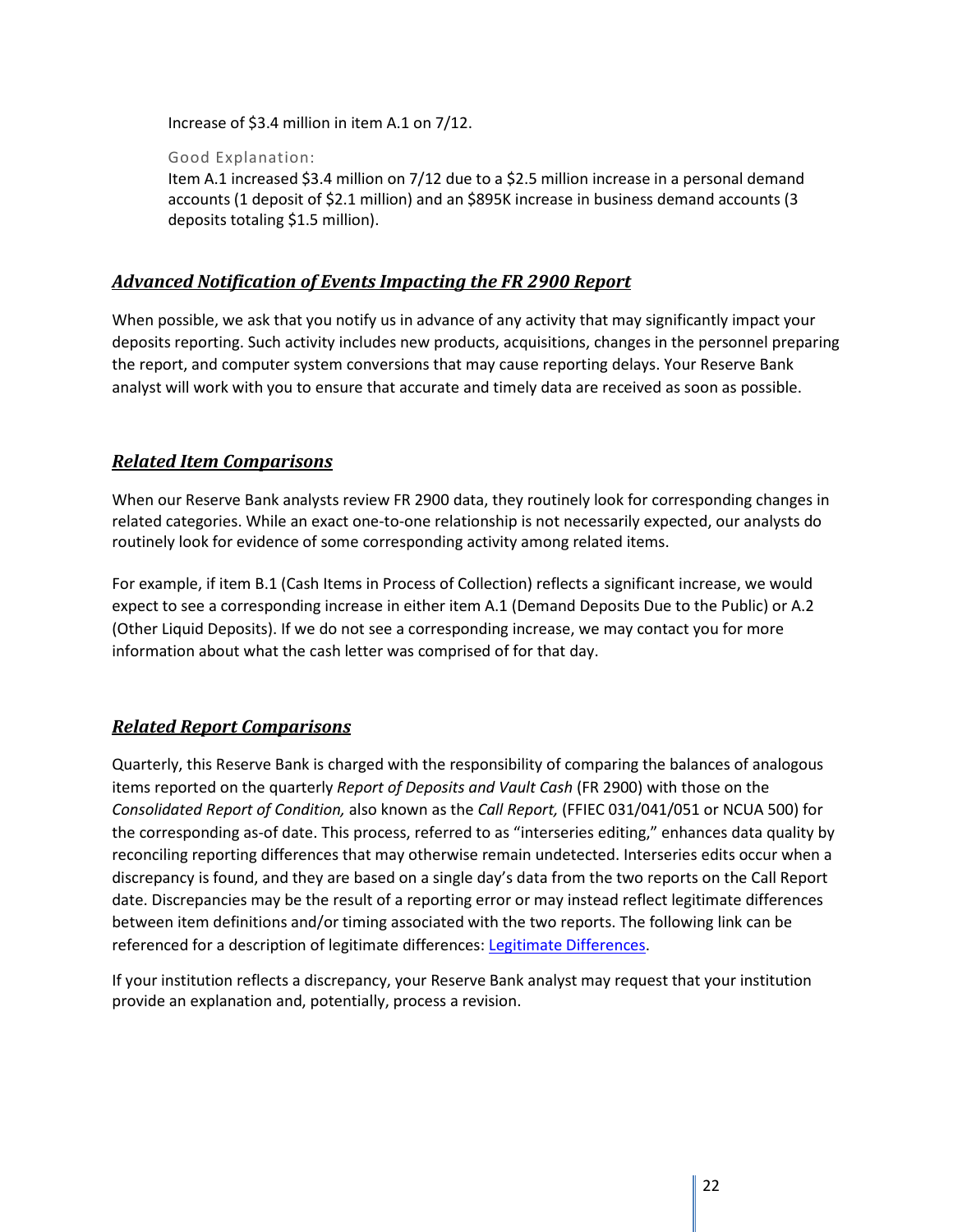### <span id="page-23-0"></span>*Revision Policy*

The importance of maintaining accuracy in all deposit categories extends to revisions when required. In order to maintain an accurate and consistent data series, errors in reporting must be corrected when they are discovered. Corrections are often needed for previous periods as well as for the current period.

Prior to submitting any revisions, contact your Reserve Bank analyst outlining the reason for the revisions and the item(s) affected by the revisions.

You can revise reports on the Reporting Central website, the same website where you initially entered your report(s).

#### *Time Period of Revisions*

The time period over which revisions are required depend on the nature of the reporting error as well as its size. Long revision periods may be necessary to ensure the integrity of the monetary aggregates.

### The following general rule applies:

Revisions may be required from the time an error is discovered back to a date determined by the Reserve Bank.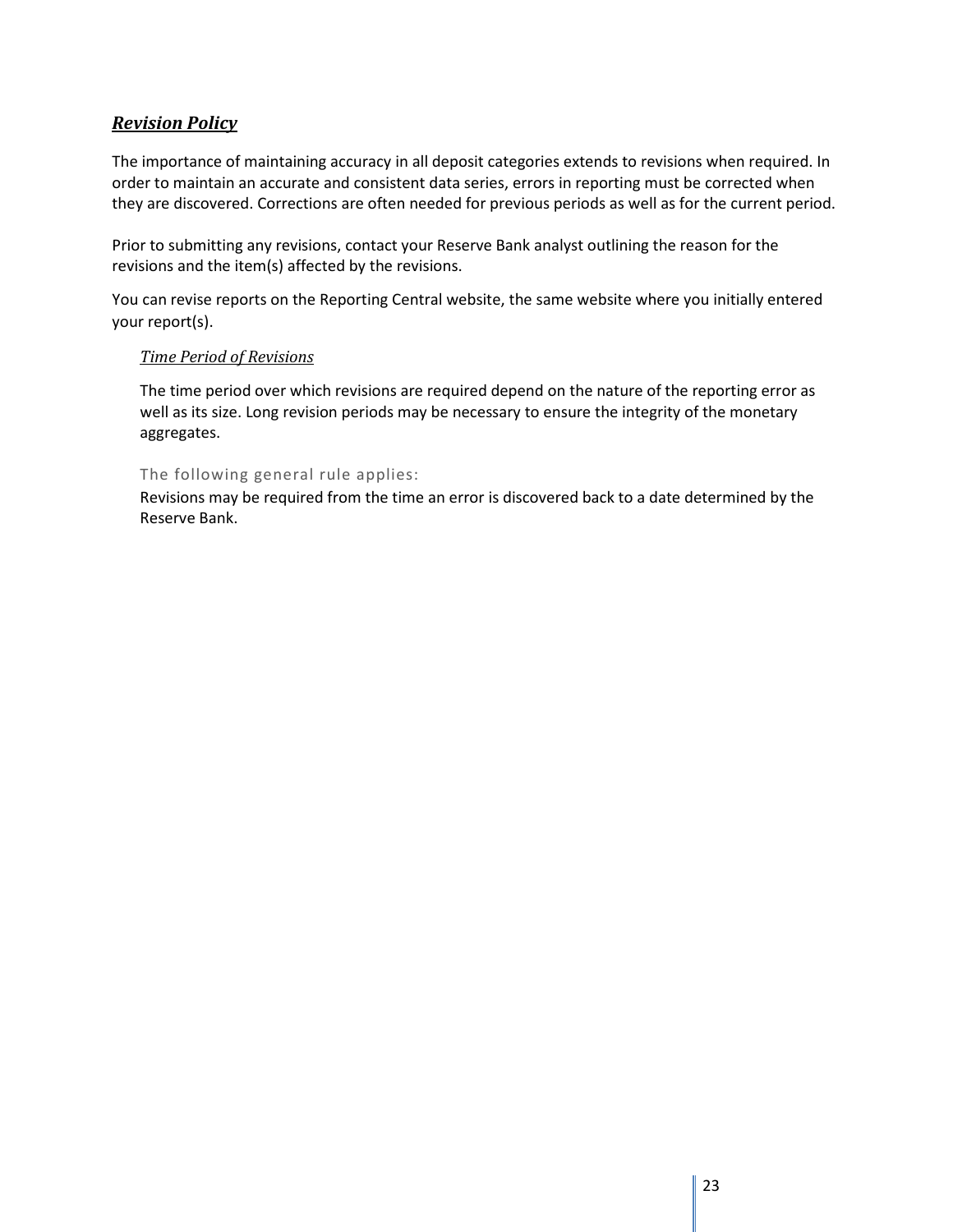## **Treatment of Escrow Funds**

<span id="page-24-0"></span>Escrow funds consist of funds deposited with a reporting institution under an agreement that requires the reporting institution to pay all or some portion of the funds to a third party at a certain time or upon fulfillment of certain conditions.

Should be classified as transaction accounts or time deposits based on the contractual maturity date or disbursement schedule in the escrow agreement. When the escrow agreement has no specific maturity date or disbursement schedule, these funds may be classified by when the funds have been disbursed in practice.

Will be regarded as personal savings deposits or personal time deposits if the depositor is a natural person and the other conditions of a savings deposit or time deposit are met, notwithstanding that the funds are held by the reporting institution as an escrow agent. The classification does not depend on whether or not interest or dividends are paid on the funds.

Escrow agreements entered into by the reporting institution in states where the payment of interest or dividends on such accounts is required by law must comply with the notice or maturity provisions applicable to time deposits or savings deposits.

## **Treatment of Mergers**

<span id="page-24-1"></span>The surviving entity of a merger should report consolidated FR 2900 balances as of the first calendar day that the surviving institution takes control of the non-survivor's deposit liability.

## **Treatment of Sweep Arrangements**

<span id="page-24-2"></span>Sweep arrangements allow funds to be automatically transferred between different types of deposit accounts or between deposit accounts and other interest-bearing instruments.

The FR 2900 should reflect amounts outstanding as of the COB each day as reflected on the reporting institution's G/L for each item. Therefore, any swept amounts should be reported based on the account in which they reside at the close of each day, not where the deposits originated.

When deposits of a customer under a sweep program were not transferred between accounts on the G/L for any reason, the reporting institution should not make back-valued or post-closing adjustments to the FR 2900 to reflect the sweep activity that did not actually occur.

Types of sweep arrangements:

1. *Offshore Investment Sweeps* – When a DI intends to establish an offshore sweep program, the deposit contractual agreement between the reporting institution and its customer must be executed pursuant to which the deposit is payable as a matter of right only at an office located outside the United States of the reporting institution. However, if a deposit of a U.S. resident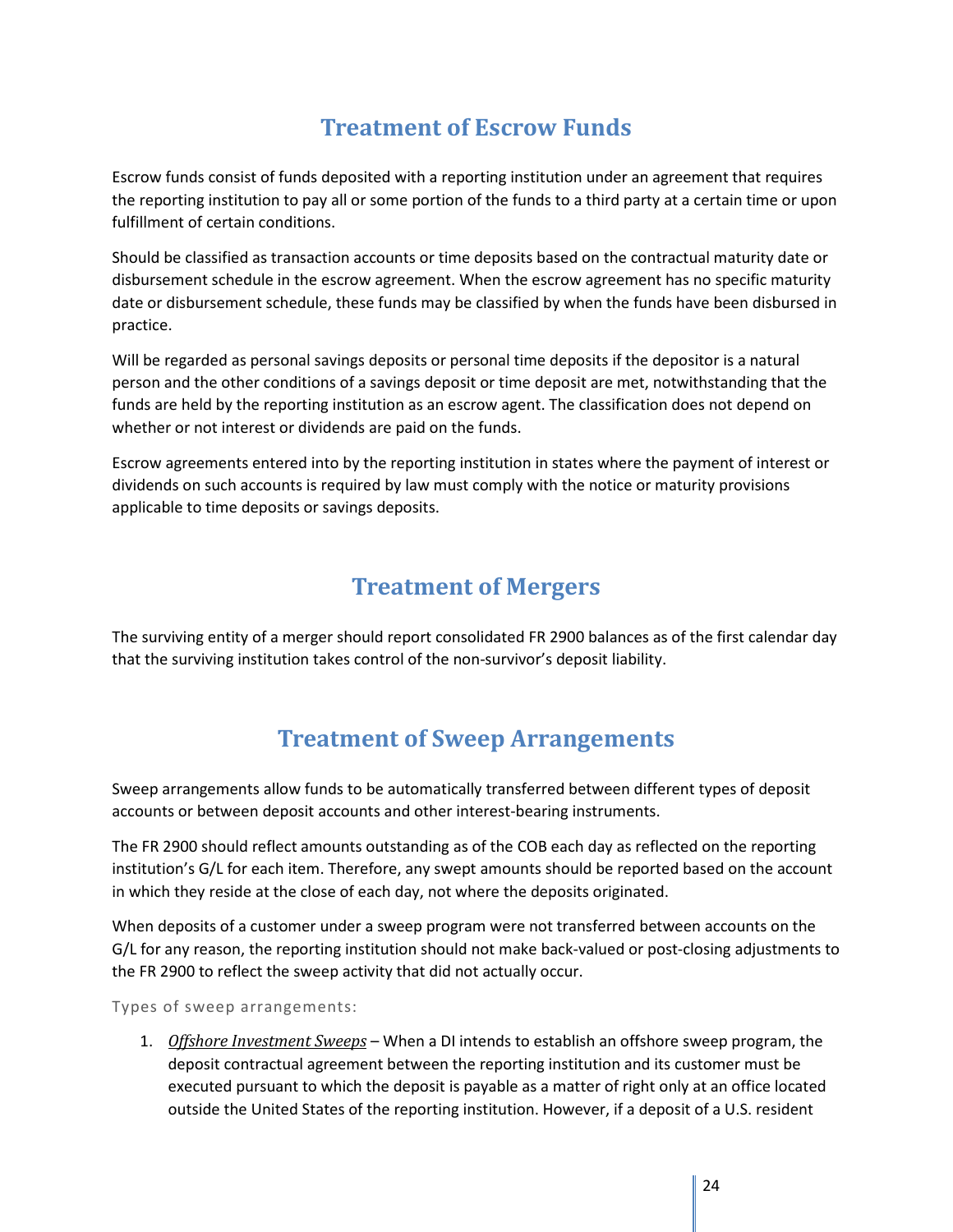under an offshore sweep program is less than \$100K, it must be reported on the reporting institution's FR 2900 as a deposit, regardless of any provisions in the applicable deposit agreement as to payability only outside the United States.

- 2. *Domestic Investment Sweeps* When a DI intends to establish an investment sweep program with its customer, a contractual agreement between the reporting institution and the customer must be executed that clearly states that, for the period during which the funds are swept, the liability for the funds is no longer a deposit liability of the reporting institution but rather the liability of the issuer of the alternate investment.
- 3. *Retail Sweeps –* When a DI establishes a retail sweep program, the DI must ensure that its customer account agreements provide for the existence of two distinct accounts rather than a single account and that funds are actually transferred between these two accounts as described in the customer contract.

There are two key criteria for valid retail sweep programs:

- a. A DI must establish by agreement with its customer two legally separate accounts.
- b. The swept funds must actually be moved between the customer's two accounts on the DI's official books and records of the institution as of the COB on the day(s) on which the DI intends to report the funds.

## **Treatment of Trust Funds**

#### <span id="page-25-0"></span>Include on the FR 2900:

- Trust funds reported as deposits of the reporting institution and should be classified depending on the terms of the underlying agreement when:
	- $\circ$  Deposited by the trust department of the reporting institution in the commercial or other department of the reporting institution;
	- $\circ$  Deposited by the trust department of another reporting institution in the commercial or other department of the reporting institution; or
	- $\circ$  Mingled with the general assets of the reporting institution regardless of where held.

Exclude from the FR 2900:

- Netting of trust funds, UNLESS:
	- 1. The applicable trust law specifically permits the netting, or if a written trust agreement, valid under applicable trust law, permits a trust to lend money to another trust account; or
	- 2. The amount that caused the overdraft is still available in a settlement, suspense, or other trust account within the trust department and may be used to offset the overdraft.